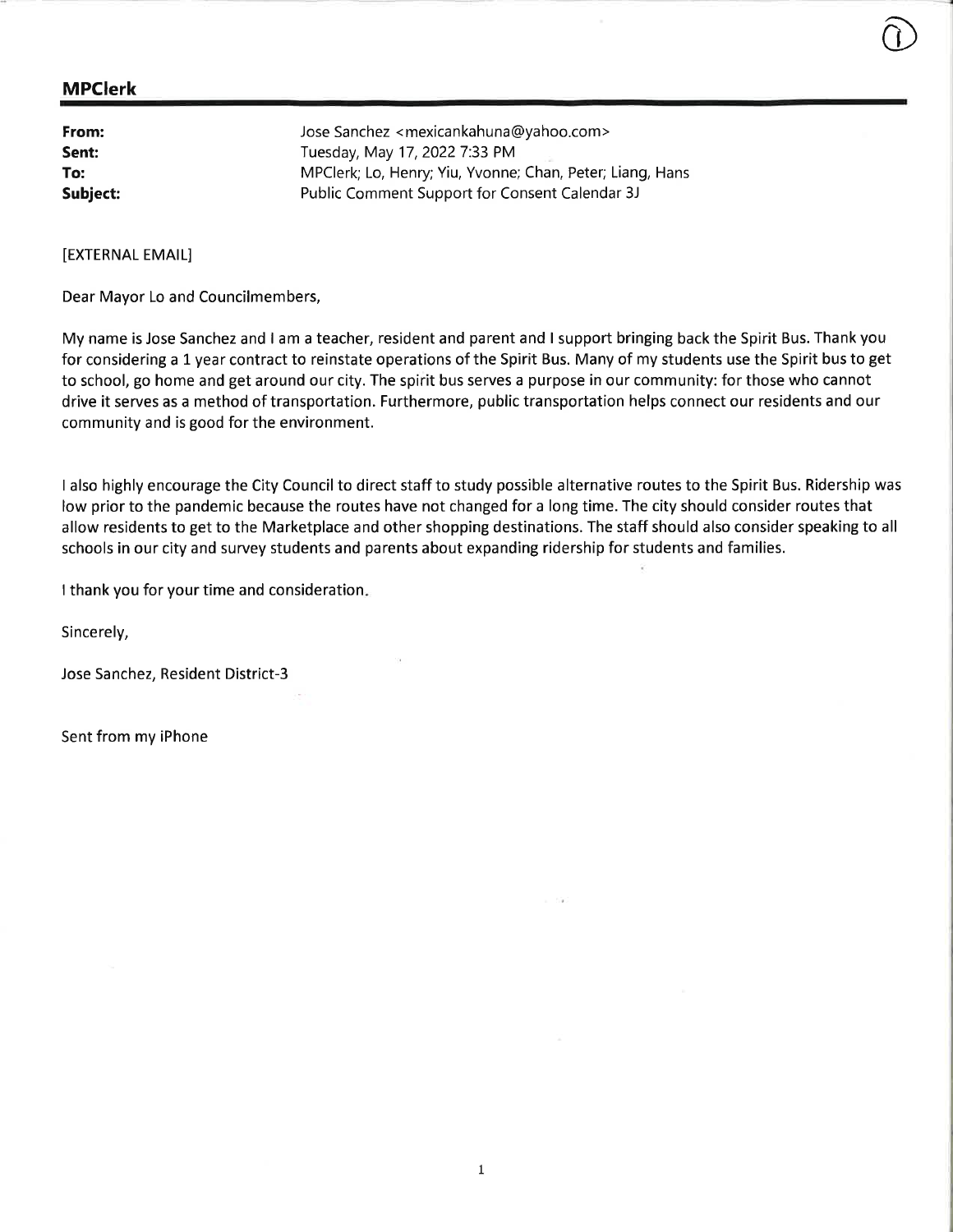| From:    | Amy Wen <wenamy94@gmail.com></wenamy94@gmail.com>         |
|----------|-----------------------------------------------------------|
| Sent:    | Tuesday, May 17, 2022 5:43 PM                             |
| To:      | MPClerk; Lo, Henry; Yiu, Yvonne; Chan, Peter; Liang, Hans |
| Subject: | Public Comment Support for Consent Calendar 3J            |

[EXTERNAL EMAIL]

Dear Mayor Lo and Councilmembers,

<sup>I</sup>support bringing back to the Spirit Bus. Thank you for considering a 1 year contract to reinstate operations of the Spirit Bus.  $\bar{1}$ 

@

I also highly encourage City Council to direct staff to study possible alternative routes to the Spirit Bus. Ridership was low prior to the pandemic because the routes have not changed for a long time. The city should consider routes that allow residents to get to the Marketplace and other shopping destinations.

Sincerely, Amy Wen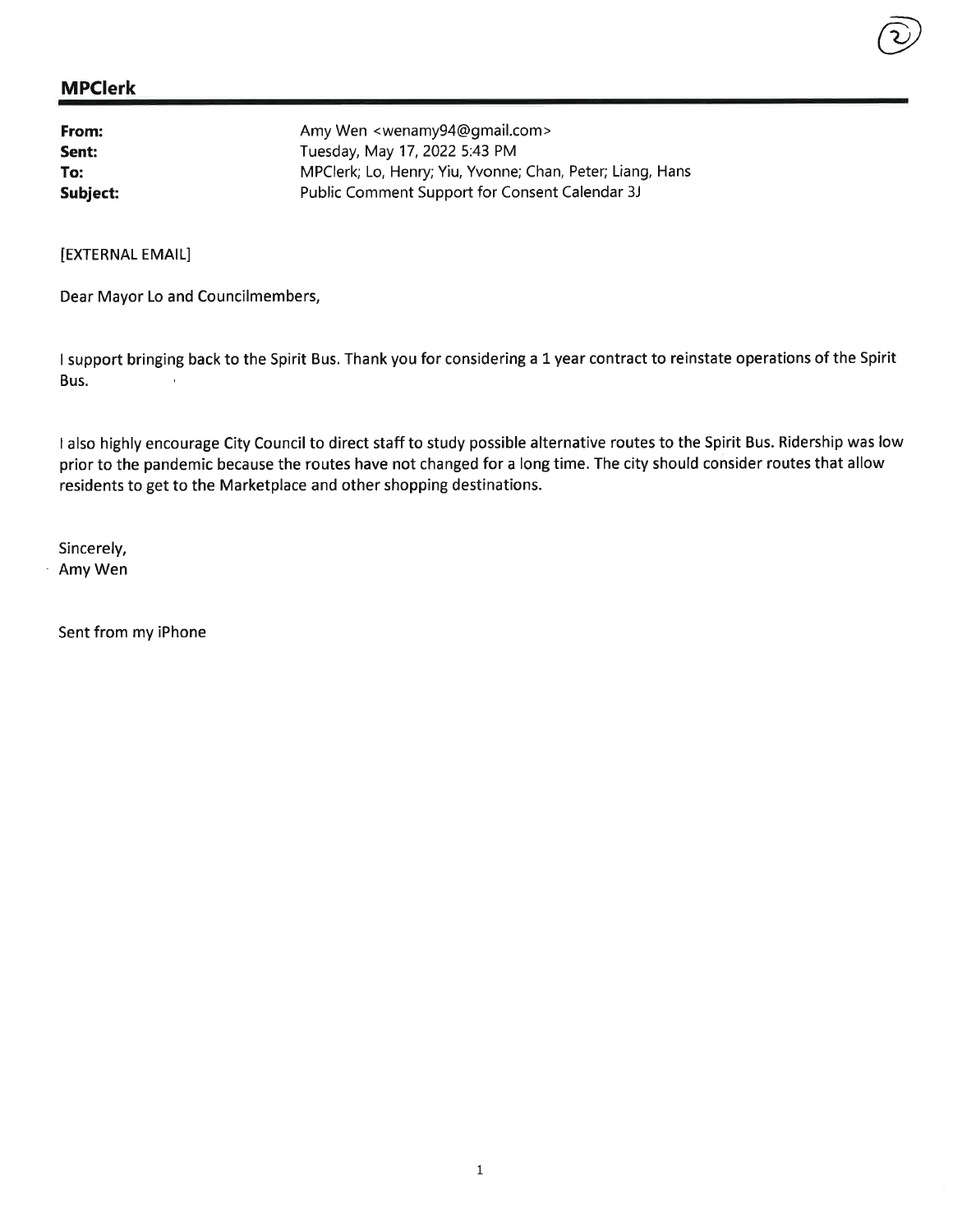| From:    | Ginny Hsu <ginnyh1214@gmail.com></ginnyh1214@gmail.com>   |
|----------|-----------------------------------------------------------|
| Sent:    | Tuesday, May 17, 2022 5:43 PM                             |
| To:      | MPClerk; Lo, Henry; Yiu, Yvonne; Chan, Peter; Liang, Hans |
| Subject: | Public Comment Support for Consent Calendar 3J            |

[EXTERNAL EMAIL]

Dear Mayor Lo and Councilmembers,

I support bringing back to the Spirit Bus. Thank you for considering a 1 year contract to reinstate operations of the Spirit Bus.

I also highly encourage City Council to direct staff to study possible alternative routes to the Spirit Bus. Ridership was low prior to the pandemic because the routes have not changed for a long time. The city should consider routes that allow residents to get to the Marketplace and other shopping destinations.

Sincerely, Ginny Hsu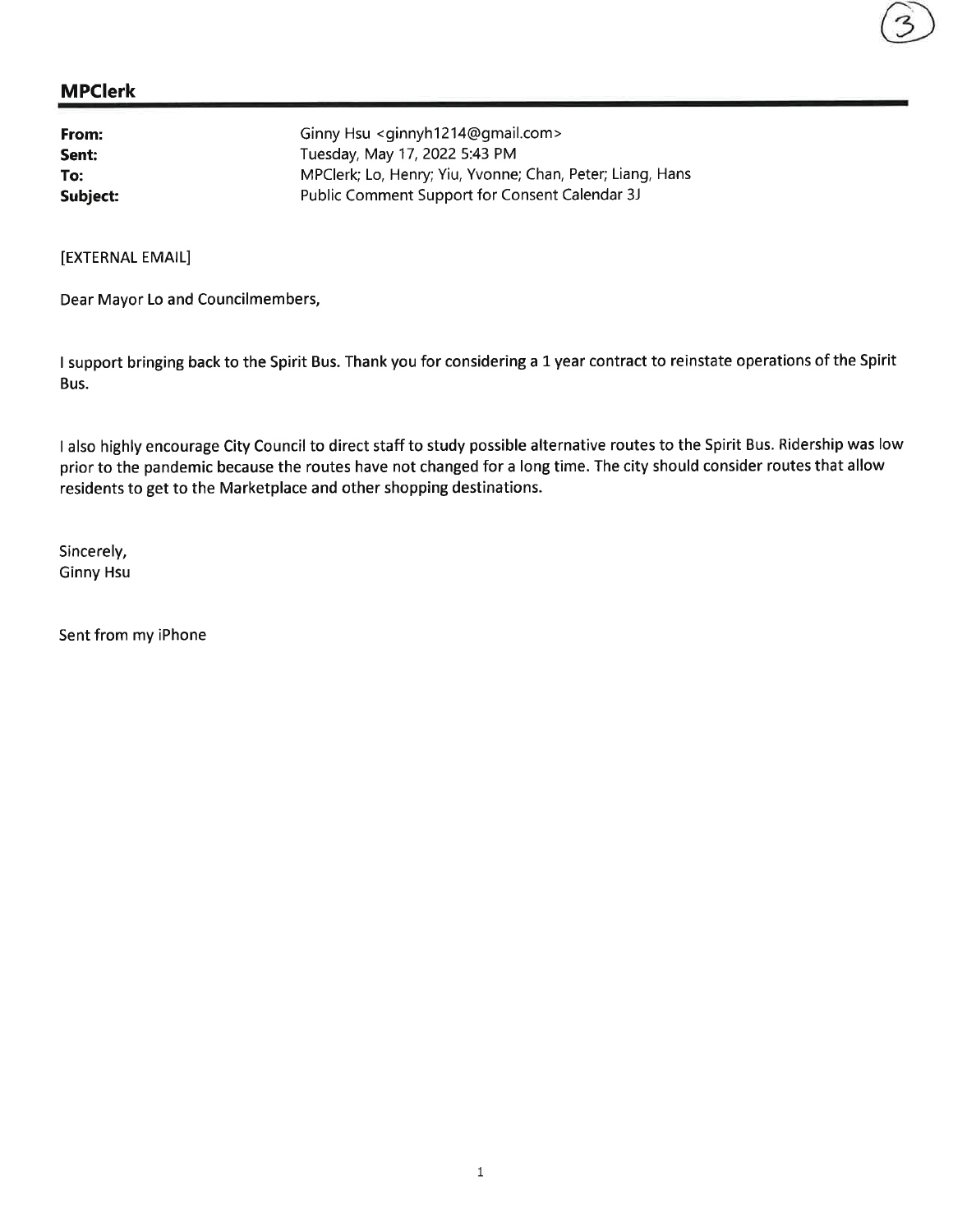| From:    | hortencia armendariz <horticulturelandia@gmail.com></horticulturelandia@gmail.com> |
|----------|------------------------------------------------------------------------------------|
| Sent:    | Tuesday, May 17, 2022 5:46 PM                                                      |
| To:      | MPClerk; Lo, Henry; Yiu, Yvonne; Chan, Peter; Liang, Hans                          |
| Subject: | Public Comment Support for Consent Calendar 3J                                     |

[EXTERNAL EMAIL]

Dear Mayor Lo and Councilmembers,

I support bringing back to the Spirit Bus. Thank you for considering a L year contract to reinstate operations of the Spirit Bus.

<sup>I</sup>also highly encourage City Council to direct staff to study possible alternative routes to the Spirit Bus. Ridership was low prior to the pandemic because the routes have not changed for a long time. The city should consider routes that allow residents to get to the Marketplace and other shopping destinations.

Sincerely, Hortencia Armendariz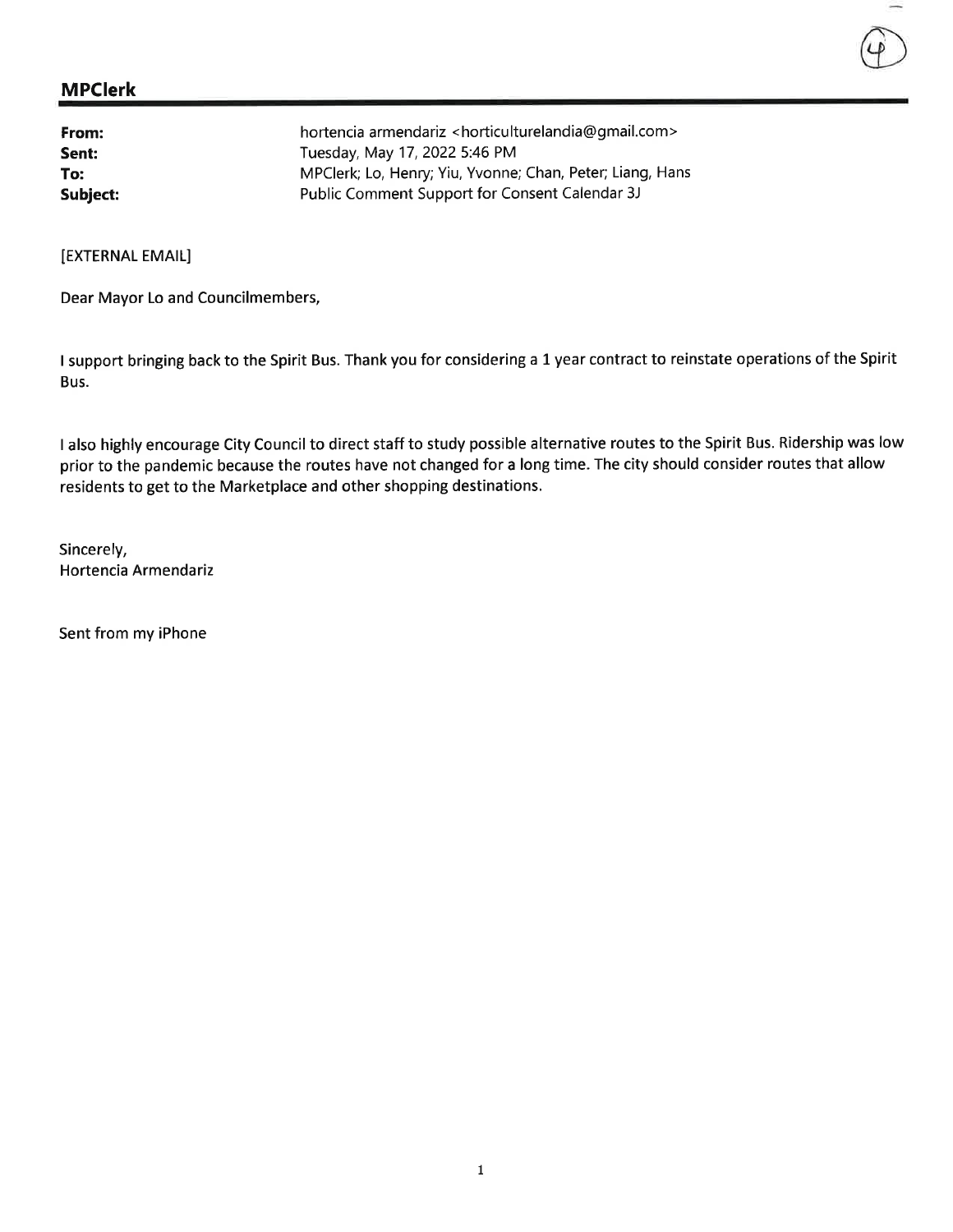| From:    | Je-Show Yang <jeshowy@gmail.com></jeshowy@gmail.com>      |
|----------|-----------------------------------------------------------|
| Sent:    | Tuesday, May 17, 2022 5:00 PM                             |
| To:      | MPClerk; Lo, Henry; Yiu, Yvonne; Chan, Peter; Liang, Hans |
| Subject: | Public Comment Support for Consent Calendar 3J            |

[EXTERNAL EMAIL]

Dear Mayor Lo and Councilmembers,

<sup>I</sup>support bringing back to the Spirit Bus. Thank you for considering a 1 year contract to reinstate operations of the Spirit Bus

<sup>I</sup>also highly encourage City Council to direct staff to study possible alternative routes to the Spirit Bus. Ridership was low prior to the pandemic because the routes have not changed for a long time. The city should consider routes that allow residents to get to the Marketplace and other shopping destinations.

Sincerely, Je-Show Yang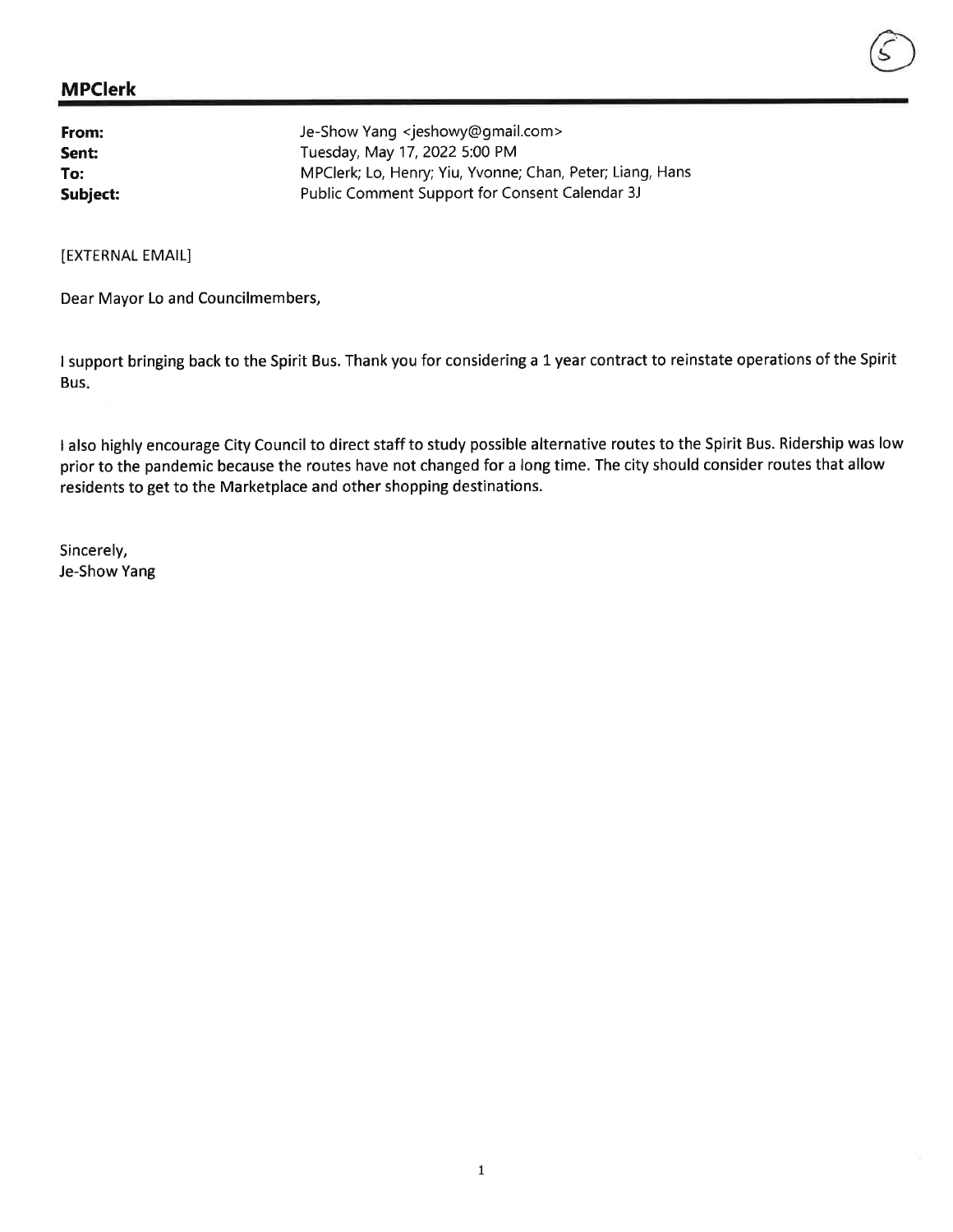| From:    | Coffee Flavoured Tears <alexajelizondo@gmail.com></alexajelizondo@gmail.com> |
|----------|------------------------------------------------------------------------------|
| Sent:    | Tuesday, May 17, 2022 5:10 PM                                                |
| To:      | MPClerk; Lo, Henry; Yiu, Yvonne; Chan, Peter; Liang, Hans                    |
| Subject: | Public Comment Support for Consent Calendar 3J                               |

[EXTERNAL EMAIL]

Dear Mayor Lo and Councilmembers,

I support bringing back to the Spirit Bus. Thank you for considering a L year contract to reinstate operations of the Spirit Bus. lt will help so many students, me included!

I also highly encourage City Council to direct staff to study possible alternative routes to the Spirit Bus. Ridership was low prior to the pandemic because the routes have not changed for a long time. The city should consider routes that allow residents to get to the Marketplace and other shopping destinations. And also install bus stop roofs to protect citizens from the hot sun or rain

Sincerely, Alexa Elizondo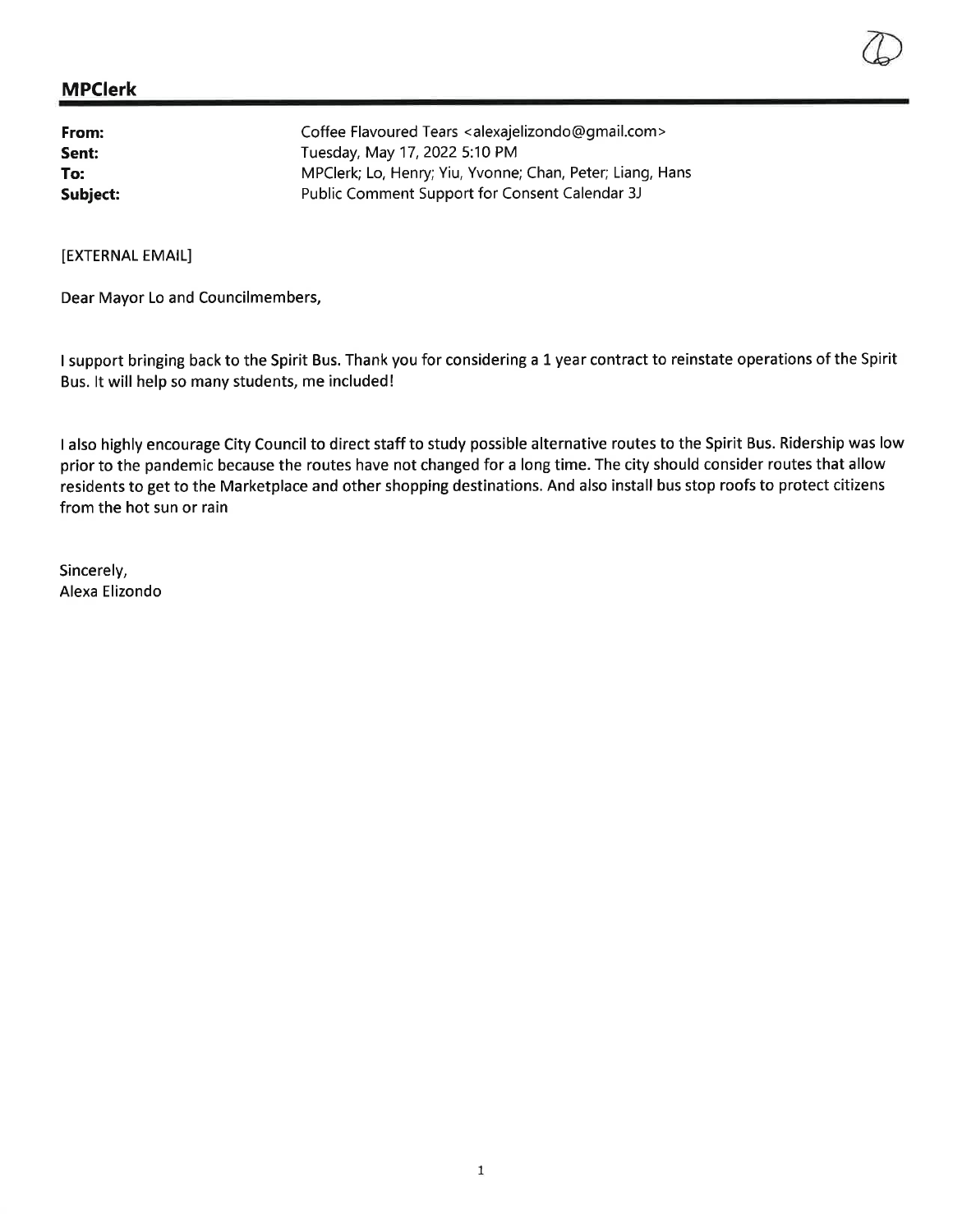| From:    | li <jelinah3@gmail.com></jelinah3@gmail.com>              |
|----------|-----------------------------------------------------------|
| Sent:    | Tuesday, May 17, 2022 5:14 PM                             |
| To:      | Liang, Hans; Lo, Henry; MPClerk; Chan, Peter; Yiu, Yvonne |
| Subject: | Public Comment Support for Consent Calendar 3J            |

[EXTERNAL EMAIL]

Dear Mayor Lo and Council members,

I strongly support bringing back to the Spirit Bus. As a student, I have many friends who rely on that bus to get to school. Thank you for considering a 1 year contract to reinstate operations of the Spirit Bus.

<sup>I</sup>also highly encourage City Council to direct staff to study possible alternative routes to the Spirit Bus. Ridership was low prior to the pandemic because the routes have not changed for a long time. The city should consider routes that allow residents to get to the Marketplace and other shopping destinations.

Sincerely, Jelina Hendrickson m. Jelina Hendrickson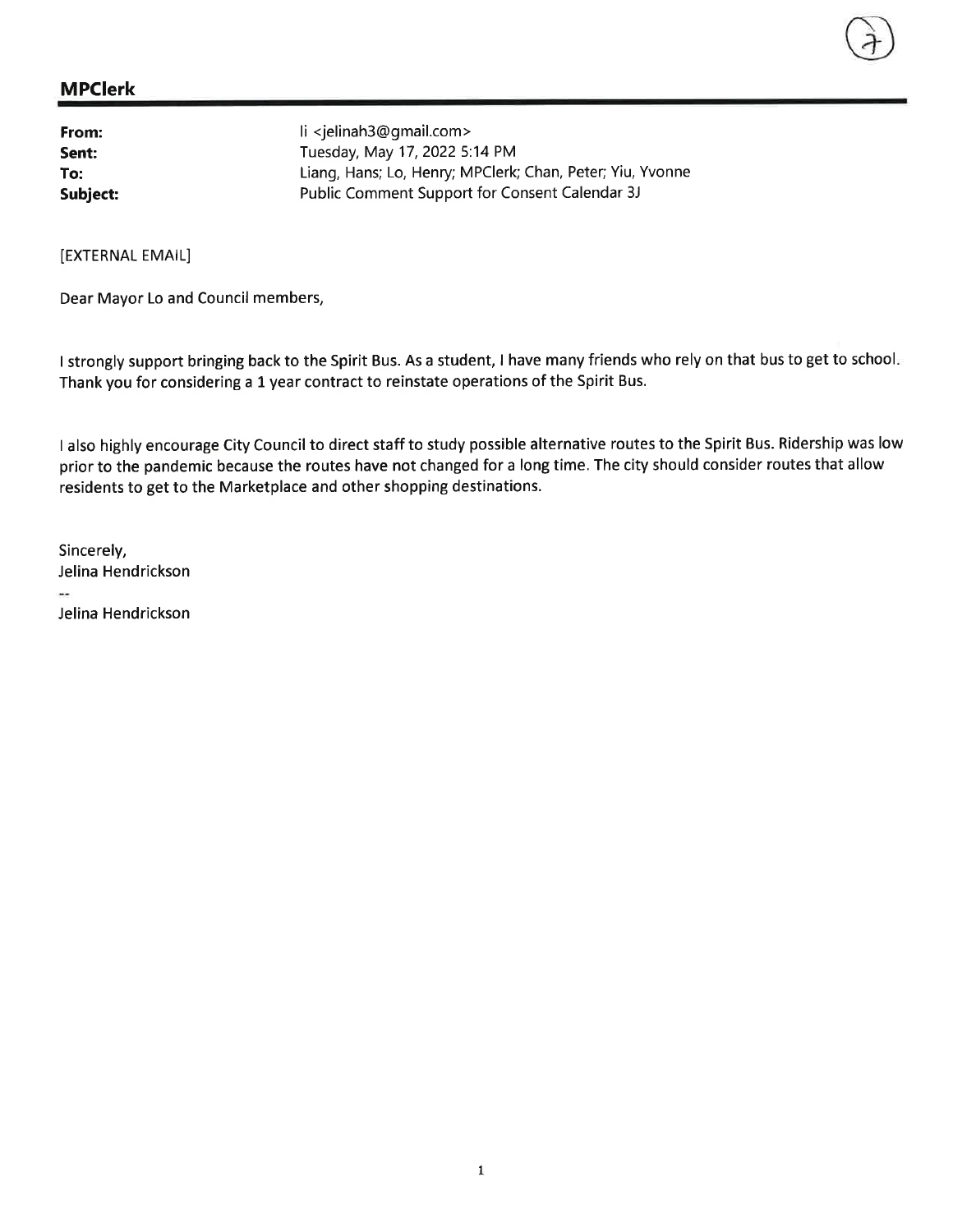| From:    | Evelina Fernandez <evelinafernandez@icloud.com></evelinafernandez@icloud.com> |
|----------|-------------------------------------------------------------------------------|
| Sent:    | Tuesday, May 17, 2022 5:14 PM                                                 |
| To:      | MPClerk; Lo, Henry; Yiu, Yvonne; Chan, Peter; Liang, Hans                     |
| Subject: | Public Comment Support for Consent Calendar 3J                                |

[EXTERNAL EMAIL]

Dear Mayor Lo and Councilmembers,

I support bringing back to the Spirit Bus. Thank you for considering a 1 year contract to reinstate operations of the Spirit Bus.

 $\circled{8}$ 

I also highly encourage City Council to direct staff to study possible alternative routes to the Spirit Bus. Ridership was low prior to the pandemic because the routes have not changed for a long time. The city should consider routes that allow residents to get to the Marketplace and other shopping destinations.

Sincerely,

Evelina Fernandez ~

 $\widehat{\omega}$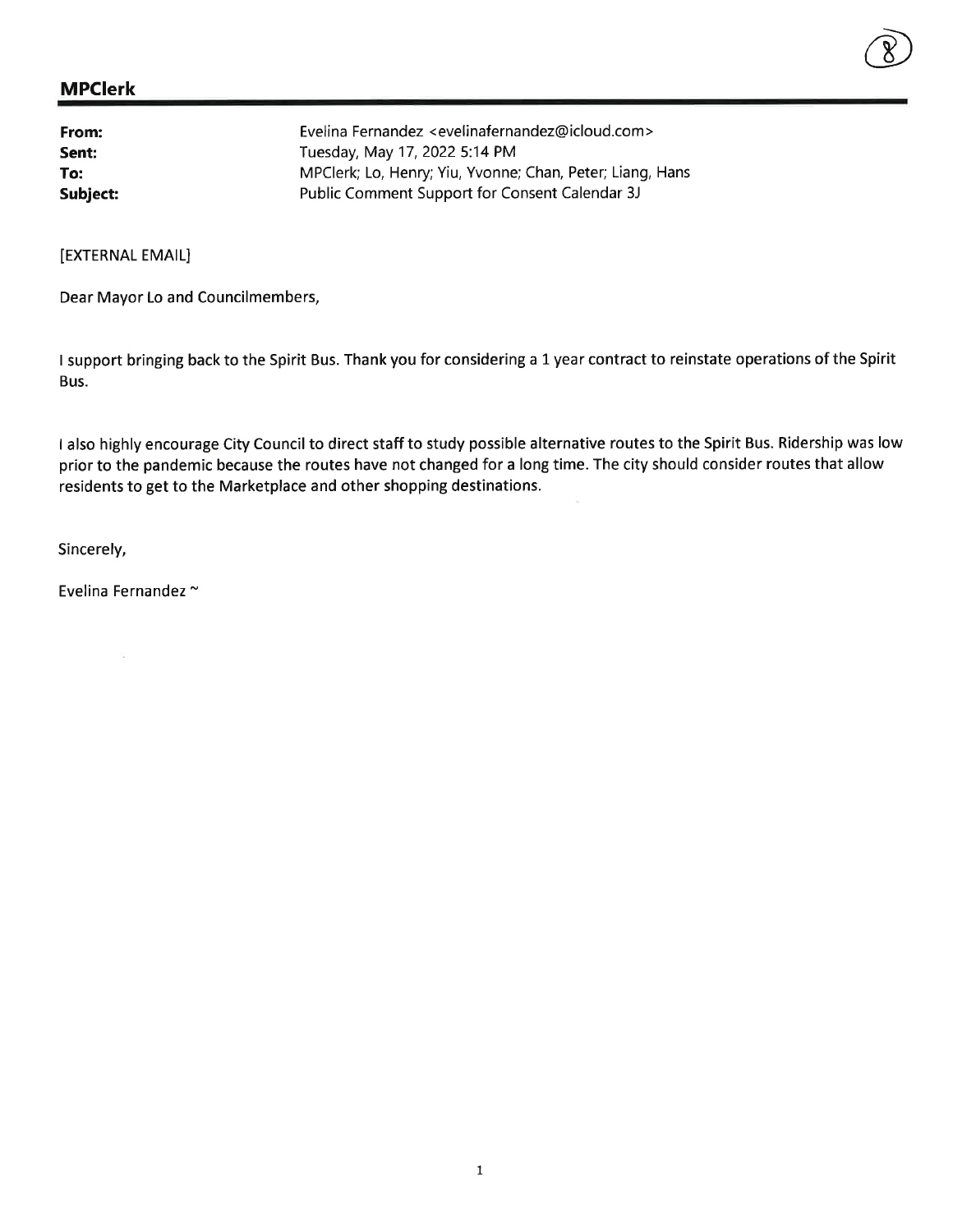| From:    | lia vasquez < daliaandmichi@gmail.com>                    |
|----------|-----------------------------------------------------------|
| Sent:    | Tuesday, May 17, 2022 5:15 PM                             |
| To:      | MPClerk; Lo, Henry; Yiu, Yvonne; Chan, Peter; Liang, Hans |
| Subject: | Public Comment Support for Consent Calendar 3J            |

[EXTERNAL EMAIL]

Dear Mayor Lo and Councilmembers,

<sup>I</sup>support bringing back to the Spirit Bus. Thank you for considering a 1 year contract to reinstate operations of the Spirit Bus.

@

<sup>I</sup>also highly encourage City Council to direct staff to study possible alternative routes to the Spirit Bus. Ridership was low prior to the pandemic because the routes have not changed for a long time. The city should consider routes that allow residents to get to the Marketplace and other shopping destinations.

Sincerely, Dalia Vasquez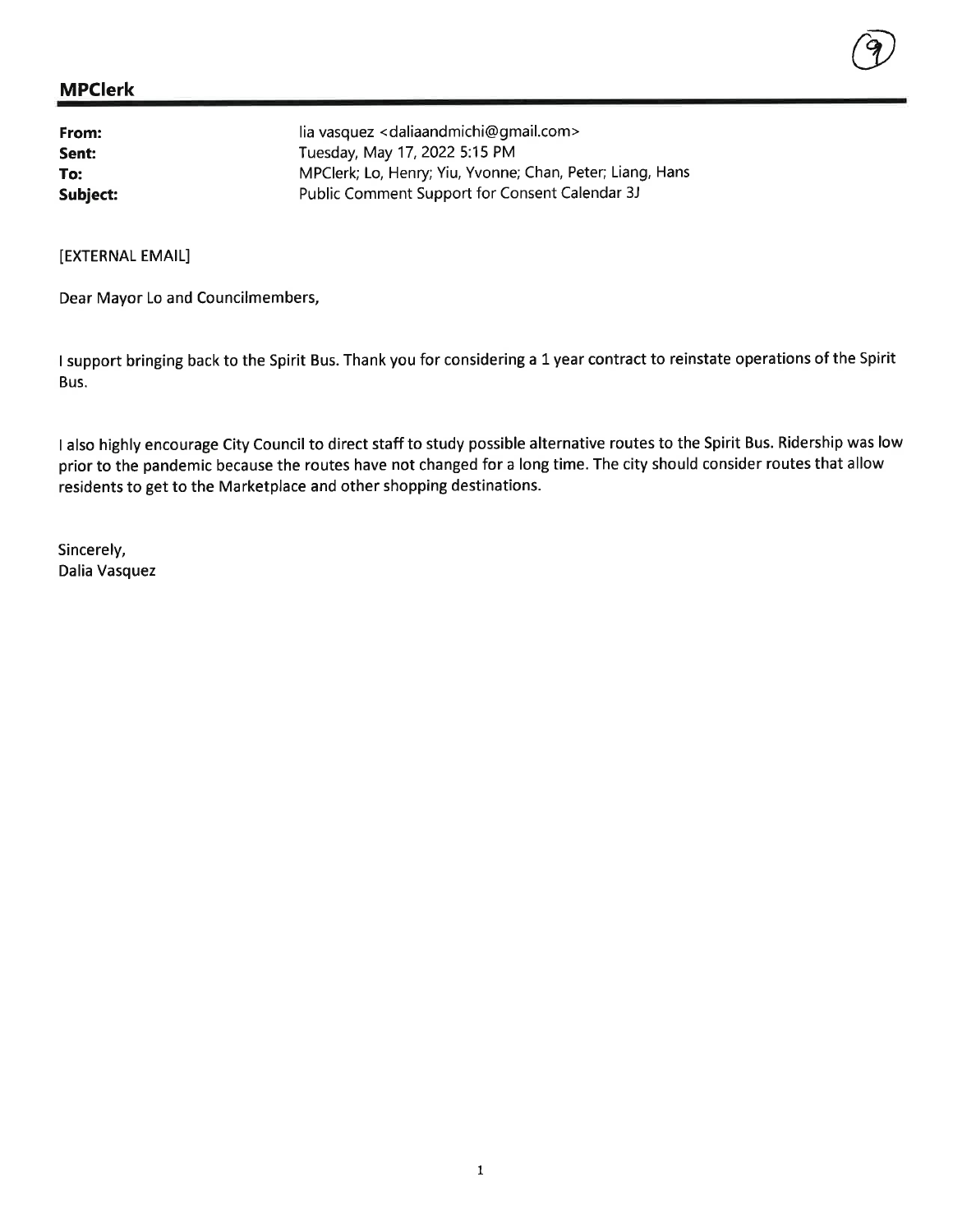| From:    | Chloe Zeng < chloe_zeng@icloud.com>                       |
|----------|-----------------------------------------------------------|
| Sent:    | Tuesday, May 17, 2022 5:17 PM                             |
| To:      | MPClerk; Lo, Henry; Yiu, Yvonne; Chan, Peter; Liang, Hans |
| Subject: | Public Comment Support for Consent Calendar 3J            |

[EXTERNAL EMAIL]

Dear Mayor Lo and Councilmembers,

I support bringing back to the Spirit Bus. Thank you for considering a L year contract to reinstate operations of the Spirit Bus.

 $\begin{pmatrix} 0 \end{pmatrix}$ 

I also highly encourage City Council to direct staff to study possible alternative routes to the Spirit Bus. Ridership was low prior to the pandemic because the routes have not changed for a long time. The city should consider routes that allow residents to get to the Marketplace and other shopping destinations.

Sincerely, Krow Zeng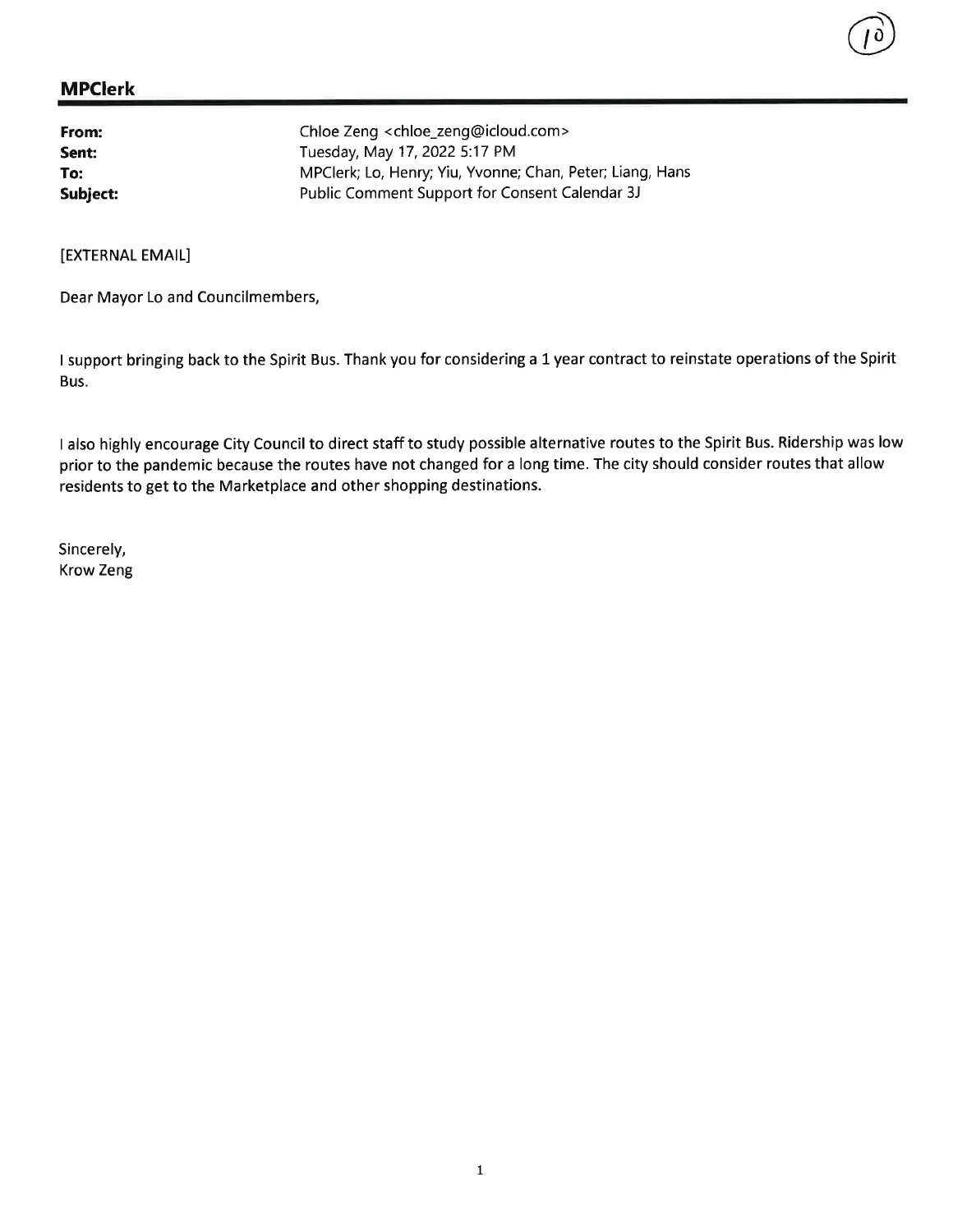| From:    | The Dreamcatcher <thedreamcatcher069@gmail.com></thedreamcatcher069@gmail.com> |
|----------|--------------------------------------------------------------------------------|
| Sent:    | Tuesday, May 17, 2022 5:21 PM                                                  |
| To:      | MPClerk; Lo, Henry; Yiu, Yvonne; Chan, Peter; Liang, Hans                      |
| Subject: | Public Comment Support for Consent Calendar 3J                                 |

[EXTERNAL EMAIL]

Dear Mayor Lo and Councilmembers,

<sup>I</sup>support bringing back to the Spirit Bus. Thank you for considering a 1 year contract to reinstate operations of the Spirit Bus.

 $\binom{1}{1}$ 

I also highly encourage City Council to direct staff to study possible alternative routes to the Spirit Bus. Ridership was low prior to the pandemic because the routes have not changed for a long time. The city should consider routes that allow residents to get to the Marketplace and other shopping destinations.

Sincerely, Hannah Campos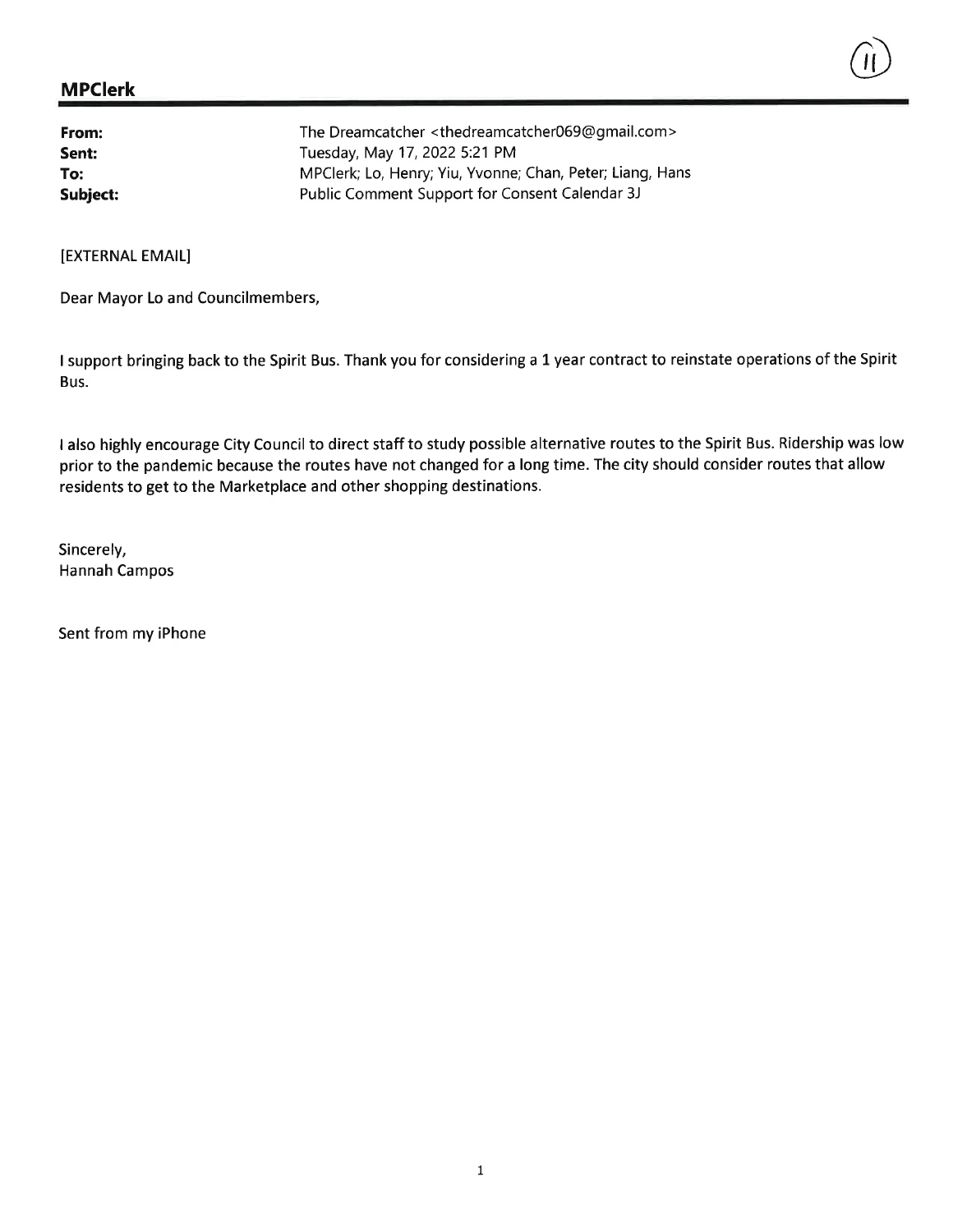| From:    | July Ajtun <jajtun133903@gmail.com></jajtun133903@gmail.com> |
|----------|--------------------------------------------------------------|
| Sent:    | Tuesday, May 17, 2022 5:23 PM                                |
| To:      | MPClerk; Lo, Henry; Yiu, Yvonne; Chan, Peter; Liang, Hans    |
| Subject: | Public Comment Support for Consent Calendar 3J               |

#### [EXTERNAL EMAIL]

Dear Mayor Lo and Council members, I support bringing back to the Spirit Bus. Thank you for considering a 1 year contract to reinstate operations of the Spirit Bus. I also highly encourage City Council to direct staff to study possible alternative routes to the Spirit Bus. Ridership was low prior to the pandemic because the routes have not changed for <sup>a</sup> long time. The city should consider routes that allow residents to get to the Marketplace and other shopping destinations. Sincerely, July Ajtun

 $\circled{12}$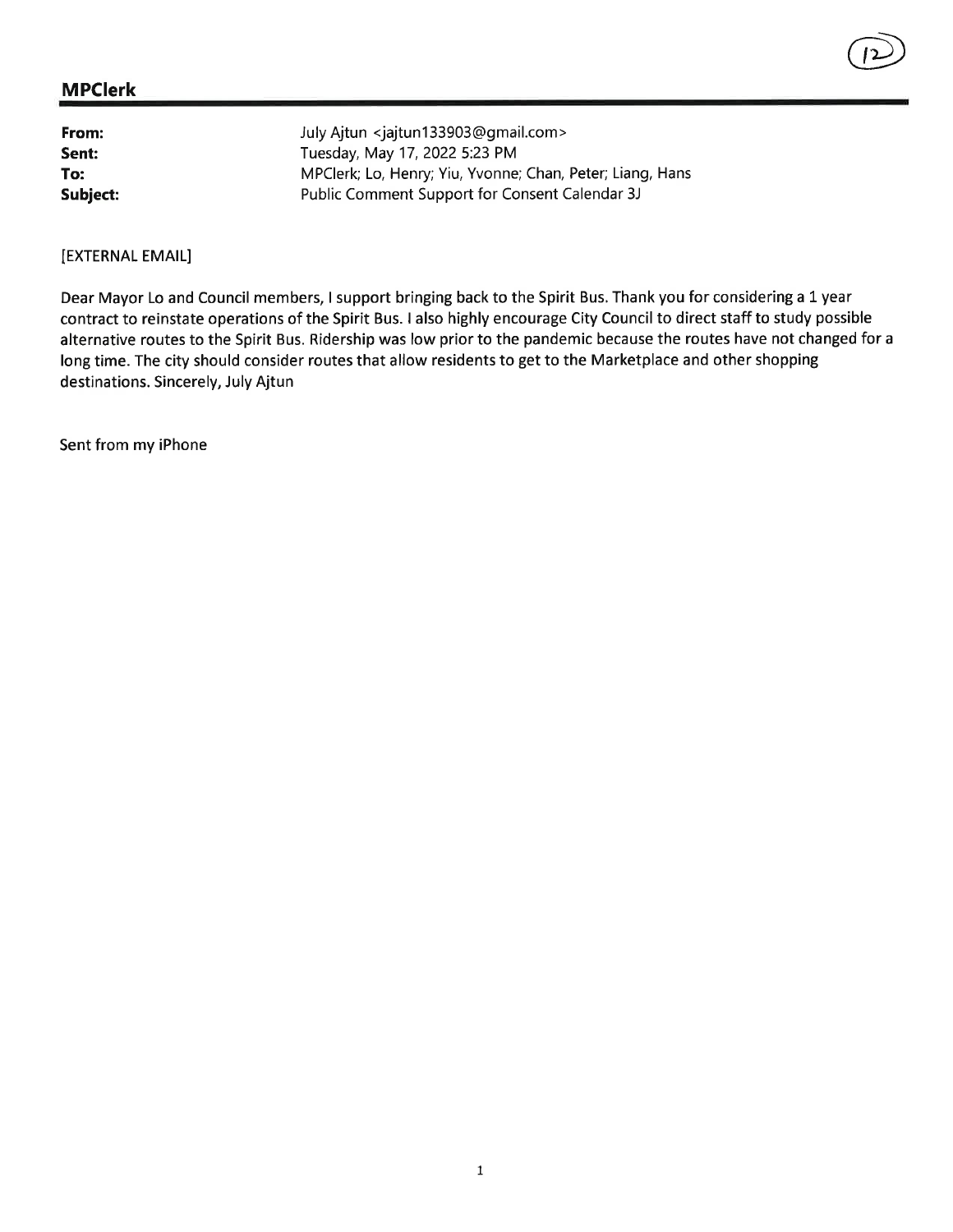#### MPclerk

| From:    | Katie Wang <katiewuwang@gmail.com></katiewuwang@gmail.com> |
|----------|------------------------------------------------------------|
| Sent:    | Tuesday, May 17, 2022 5:24 PM                              |
| To:      | MPClerk; Lo, Henry; Yiu, Yvonne; Chan, Peter; Liang, Hans  |
| Subject: | Public Comment Support for Consent Calendar 3J             |

[EXTERNAL EMAIL]

Dear Mayor Lo and Councilmembers,

I support bringing back to the Spirit Bus. Thank you for considering a 1 year contract to reinstate operations of the Spirit Bus.

I also highly encourage City Council to direct staff to study possible alternative routes to the Spirit Bus. Ridership was low prior to the pandemic because the routes have not changed for a long time. The city should consider routes that allow residents to get to the Marketplace and other shopping destinations.

Sincerely, Katie Wang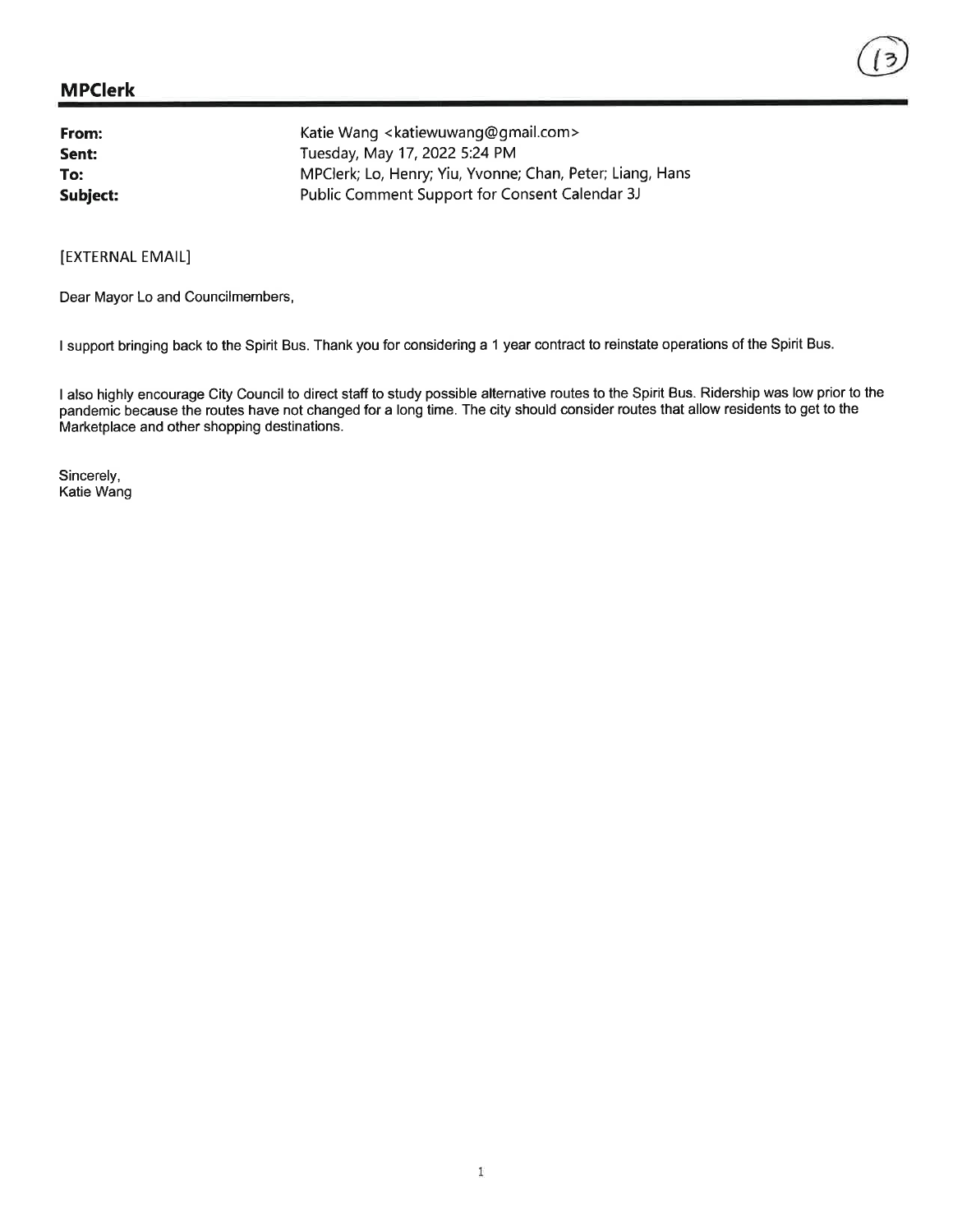From: Sent: To: Dulce Armendariz < djajk4@ gmail.com > Tuesday, May 17, 2022 5:26 PM MPClerk; Lo, Henry; Yiu, Yvonne; Chan, Peter; Liang, Hans Subject: Public Comment Support for Consent Calendar 3J

[EXTERNAL EMAIL]

Dear Mayor Lo and Councilmembers,

<sup>I</sup>support bringing back to the Spirit Bus. Thank you for considering a 1 year contract to reinstate operations of the Spirit Bus.

 $(14)$ 

I also highly encourage City Council to direct staff to study possible alternative routes to the Spirit Bus. Ridership was low prior to the pandemic because the routes have not changed for a long time. The city should consider routes that allow residents to get to the Marketplace and other shopping destinations.

Sincerely, Dulce Armendariz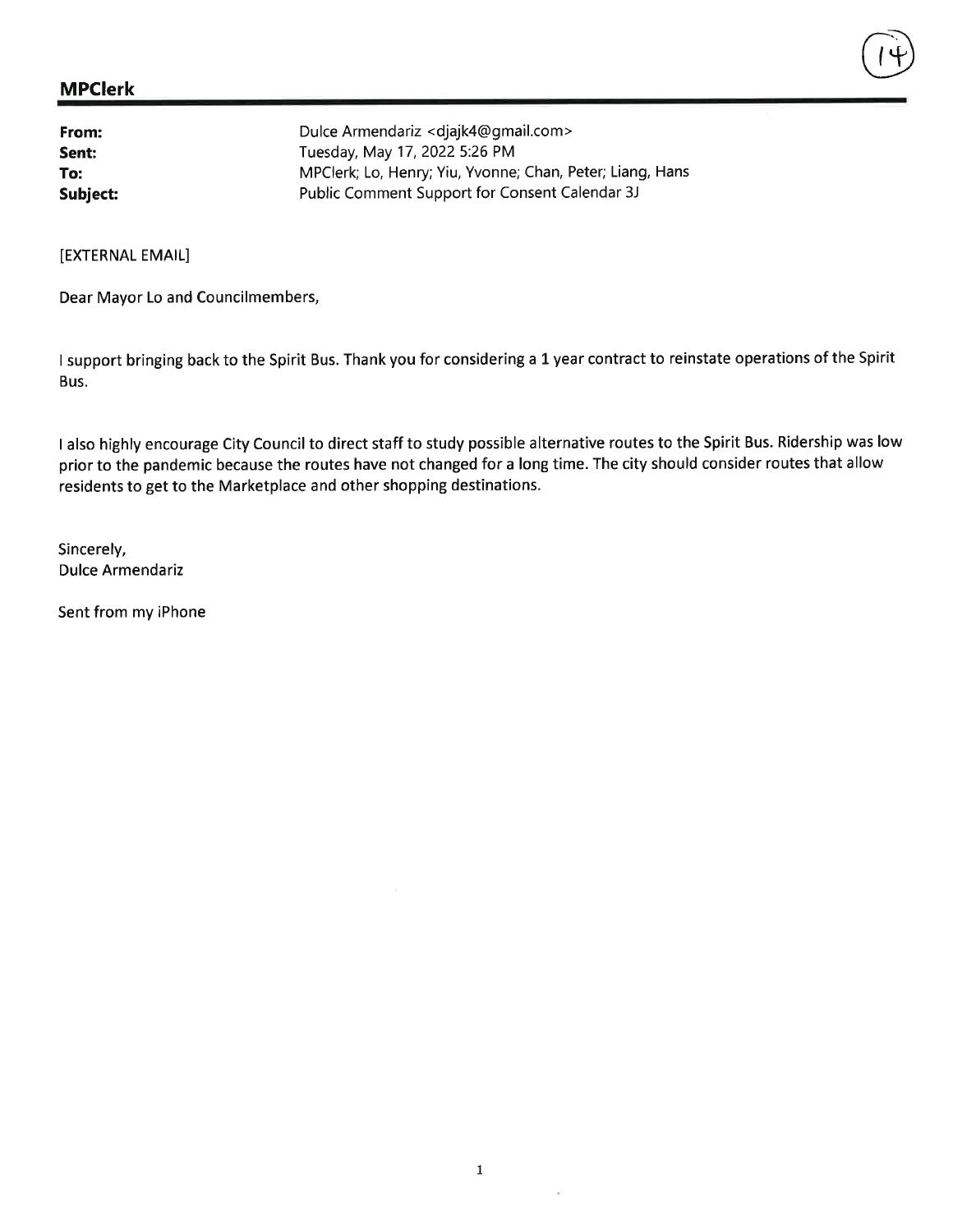

From: Sent: To: Subiect: Tara Kwan <tarakwantk@gmail.com > Tuesday, May 17,2022 5:26 PM MPClerk; Lo, Henry; Yiu, Yvonne; Chan, Peter; Liang, Hans Public Comment Support for Consent Calendar 3J

[EXTERNAL EMAIL]

Dear Mayor Lo and Councilmembers,

My name is Tara Kwan and I am a resident of Monterey Park for over 20 years. I strongly support bringing back to the Spirit Bus to provide residents with an alternative mode of transportation, particularly for residents who do not have other means such as our seniors. Thank you for considering a 1 year contract to reinstate operations of the Spirit Bus.

<sup>I</sup>also highly encourage City Council to direct staff to study possible alternative routes to the Spirit Bus. Ridership was low prior to the pandemic because the routes have not changed for a long time. The city should consider routes that allow residents to get to the Marketplace and other shopping destinations. Public transit is critical to our city's future and important for environmental well-being.

Sincerely, Tara Kwan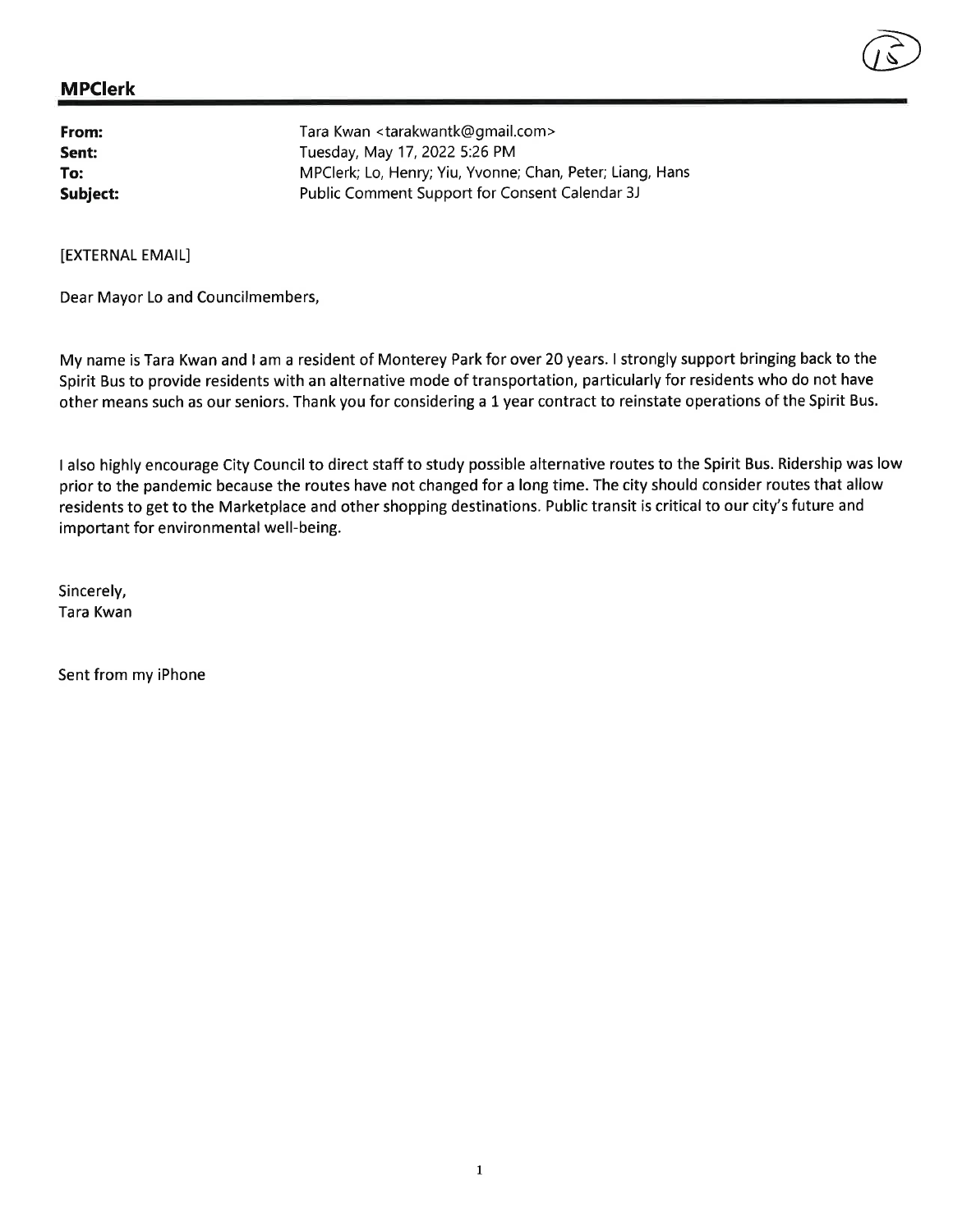| From:    | Cristina Liu <thecristinaliu@icloud.com></thecristinaliu@icloud.com> |
|----------|----------------------------------------------------------------------|
| Sent:    | Wednesday, May 18, 2022 8:29 AM                                      |
| To:      | MPClerk; Lo, Henry; Yiu, Yvonne; Chan, Peter; Liang, Hans            |
| Subject: | Public Comment Support for Consent Calendar 3J                       |

[EXTERNAL EMAIL]

Dear Mayor Lo and Councilmembers,

<sup>I</sup>support bringing back to the Spirit Bus. Thank you for considering a 1 year contract to reinstate operations of the Spirit Bus.

<sup>I</sup>also highly encourage City Council to direct staff to study possible alternative routes to the Spirit Bus. Ridership was low prior to the pandemic because the routes have not changed for a long time. The city should consider routes that allow residents to get to the Marketplace and other shopping destinations.

Sincerely, Cristina Liu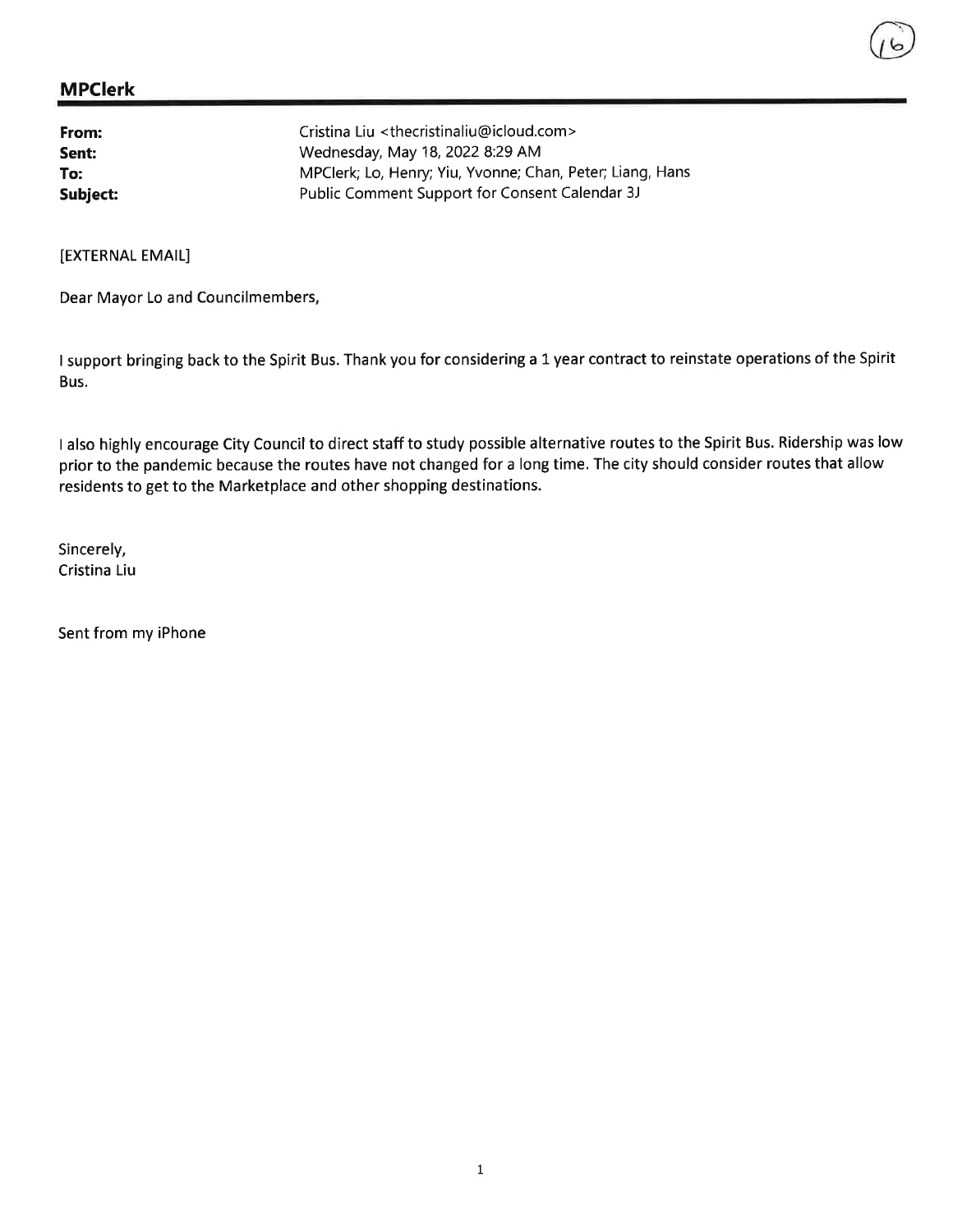#### MPclerk

| From:    | Nicolas Han Tran <hktran@gmail.com></hktran@gmail.com>    |
|----------|-----------------------------------------------------------|
| Sent:    | Wednesday, May 18, 2022 8:27 AM                           |
| To:      | Liang, Hans; Lo, Henry; MPClerk; Chan, Peter; Yiu, Yvonne |
| Subject: | Public Comment Support for Consent Calendar 3J            |

[EXTERNAL EMAIL]

Dear Mayor Lo and Councilmembers,

I support bringing back to the Spirit Bus. Thank you for considering a 1 year contract to reinstate operations of the Spirit Bus.

 $\bigcirc$ 

<sup>I</sup>also highly encourage City Council to direct staff to study possible alternative routes to the Spirit Bus. Ridership was low prior to the pandemic because the routes have not changed for a long time. The city should consider routes that allow residents to get to the Marketplace and other shopping destinations.

Sincerely, Nicolas Tran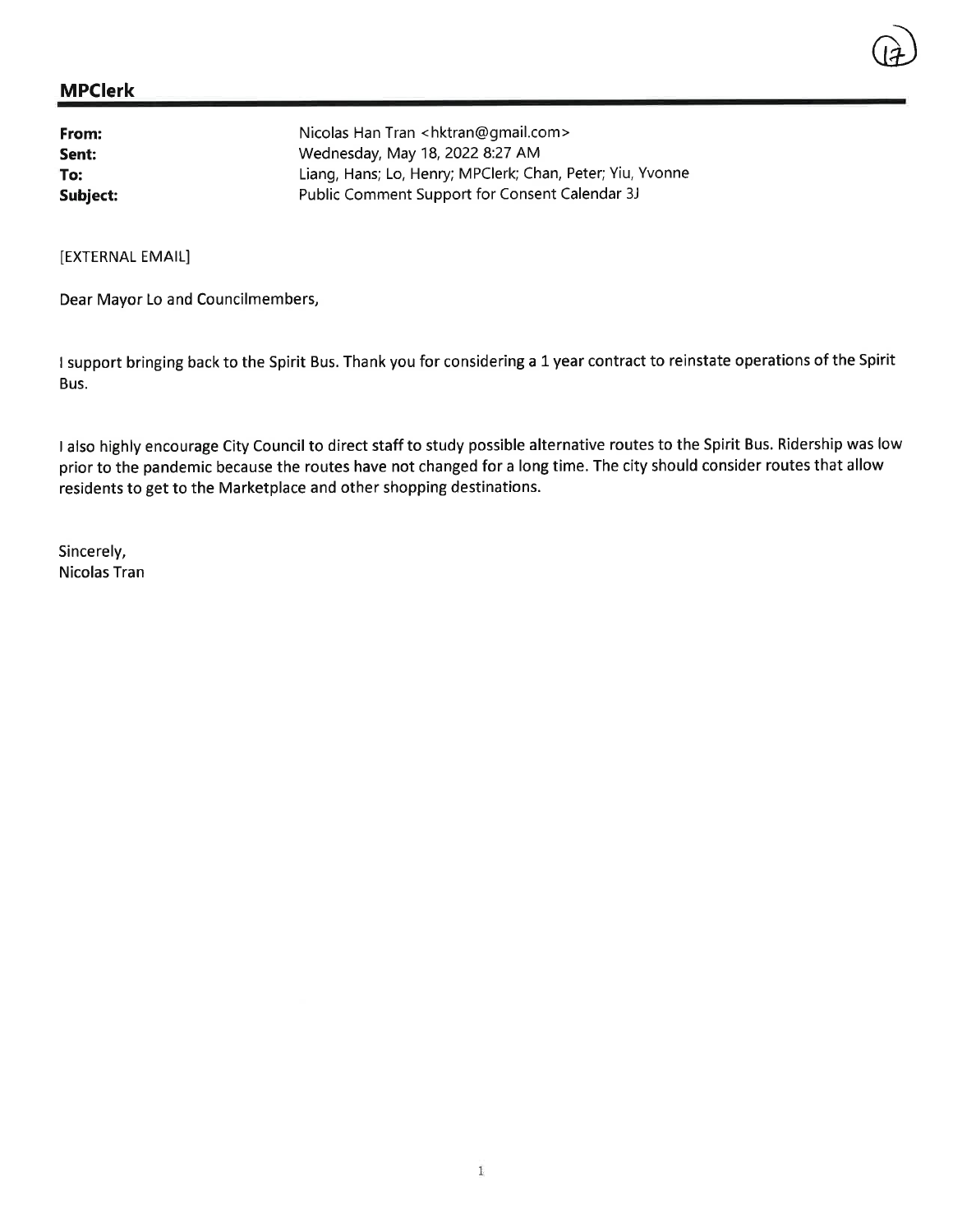| From:    | Danny Woo <dcwoo15@gmail.com></dcwoo15@gmail.com>         |
|----------|-----------------------------------------------------------|
| Sent:    | Wednesday, May 18, 2022 6:30 AM                           |
| To:      | MPClerk; Lo, Henry; Yiu, Yvonne; Chan, Peter; Liang, Hans |
| Subject: | Public Comment Support for Consent Calendar 3J            |

[EXTERNAL EMAIL]

Dear Mayor Lo and Councilmembers,

I support bringing bac the Spirit Bus. Thank you for considering a 1 year contract to reinstate operations of the Spirit Bus.

<sup>I</sup>also highly encourage City Council to direct staff to study possible alternative routes to the Spirit Bus. Ridership was low prior to the pandemic because the routes have not changed for a long time. The city should consider routes that allow residents to get to the Marketplace and other shopping destinations.

 $\bigcirc\!\!\!\!\!\! \mathscr{B} \big)$ 

Sincerely, Danny Woo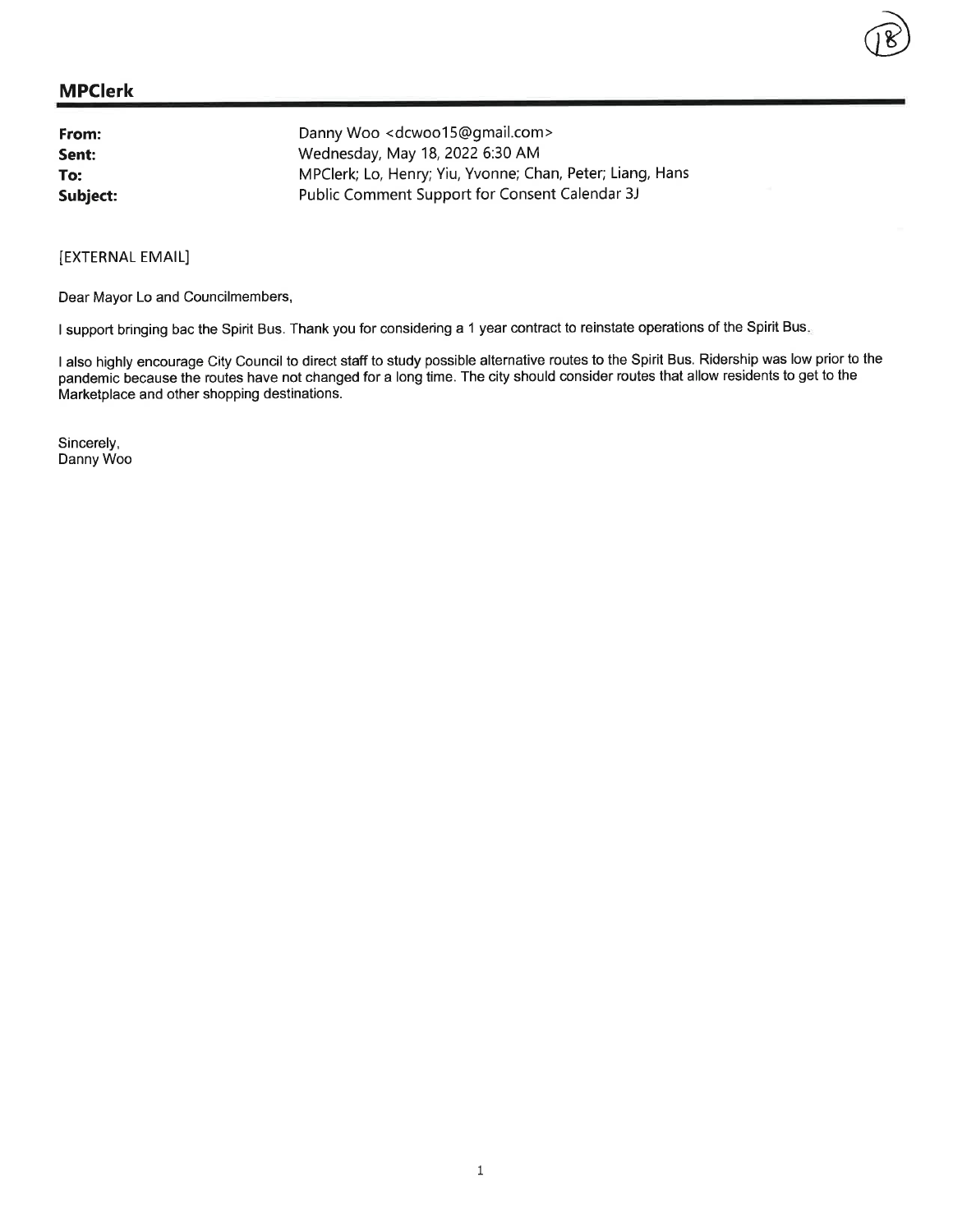| From:    | Tiffany Thong <tiffany04thong@gmail.com></tiffany04thong@gmail.com> |
|----------|---------------------------------------------------------------------|
| Sent:    | Wednesday, May 18, 2022 12:05 AM                                    |
| To:      | Liang, Hans; Lo, Henry; MPClerk; Chan, Peter; Yiu, Yvonne           |
| Subject: | Public Comment Support for Consent Calendar 3J                      |

[EXTERNAL EMAIL]

Dear Mayor Lo and Councilmembers,

<sup>I</sup>support bringing back to the Spirit Bus. Thank you for considering a 1 year contract to reinstate operations of the Spirit Bus.

 $\cup \mathcal{Y}$ 

<sup>I</sup>also highly encourage City Council to direct staff to study possible alternative routes to the Spirit Bus. Ridership was low prior to the pandemic because the routes have not changed for a long time. The city should consider routes that allow residents to get to the Marketplace and other shopping destinations.

Sincerely, YOUR NAME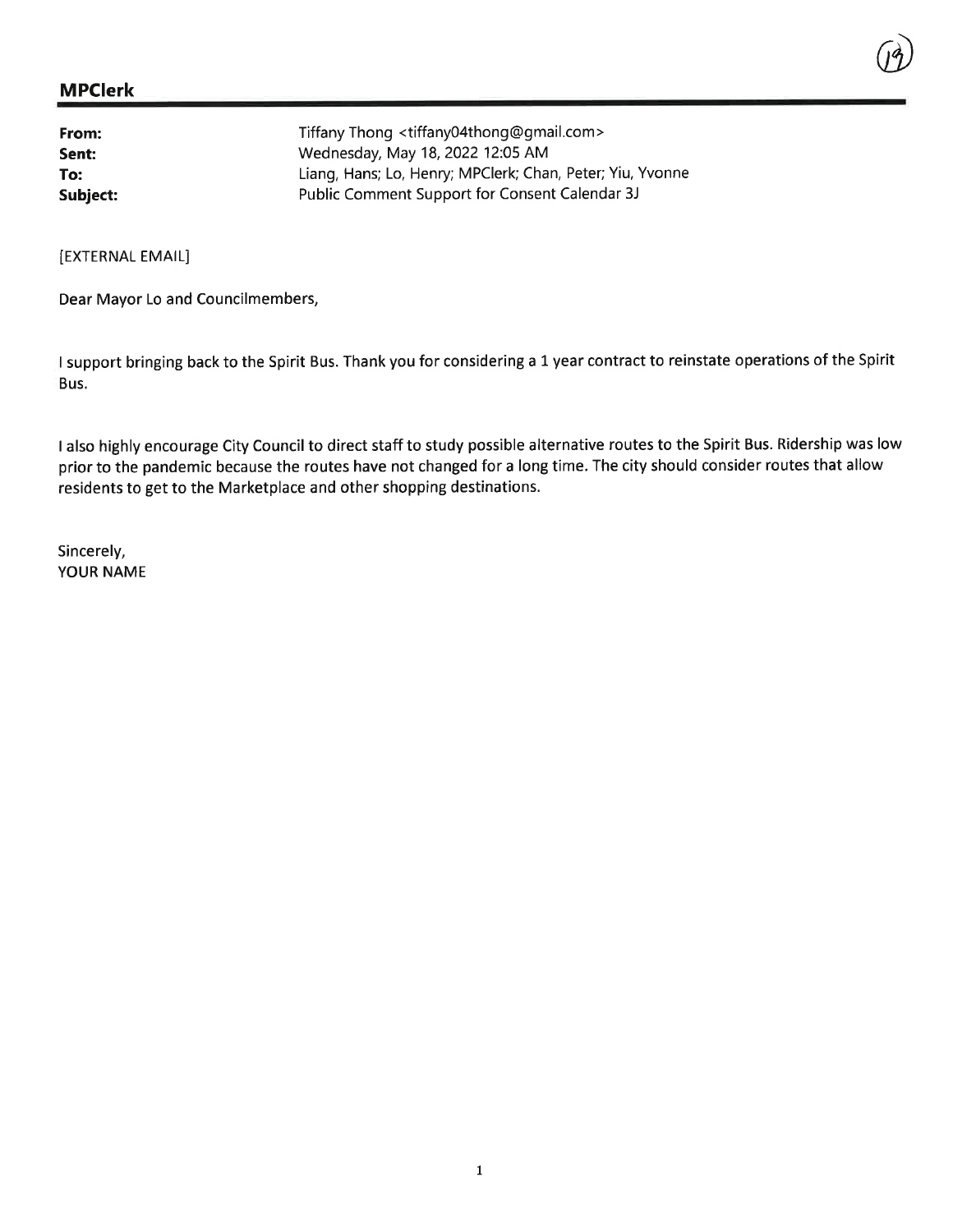| From:    | samson du <samsondu888@gmail.com></samsondu888@gmail.com> |
|----------|-----------------------------------------------------------|
| Sent:    | Tuesday, May 17, 2022 11:52 PM                            |
| To:      | MPClerk; Lo, Henry; Yiu, Yvonne; Chan, Peter; Liang, Hans |
| Subject: | Public Comment Support for Consent Calendar 3J            |

[EXTERNAL EMAIL]

Dear Mayor Lo and Councilmembers,

<sup>I</sup>support bringing back to the Spirit Bus. Thank you for considering a 1 year contract to reinstate operations of the Spirit Bus.

 $\bigodot$ 

I also highly encourage City Council to direct staff to study possible alternative routes to the Spirit Bus. Ridership was low prior to the pandemic because the routes have not changed for a long time. The city should consider routes that allow residents to get to the Marketplace and other shopping destinations.

Sincerely, YOUR NAME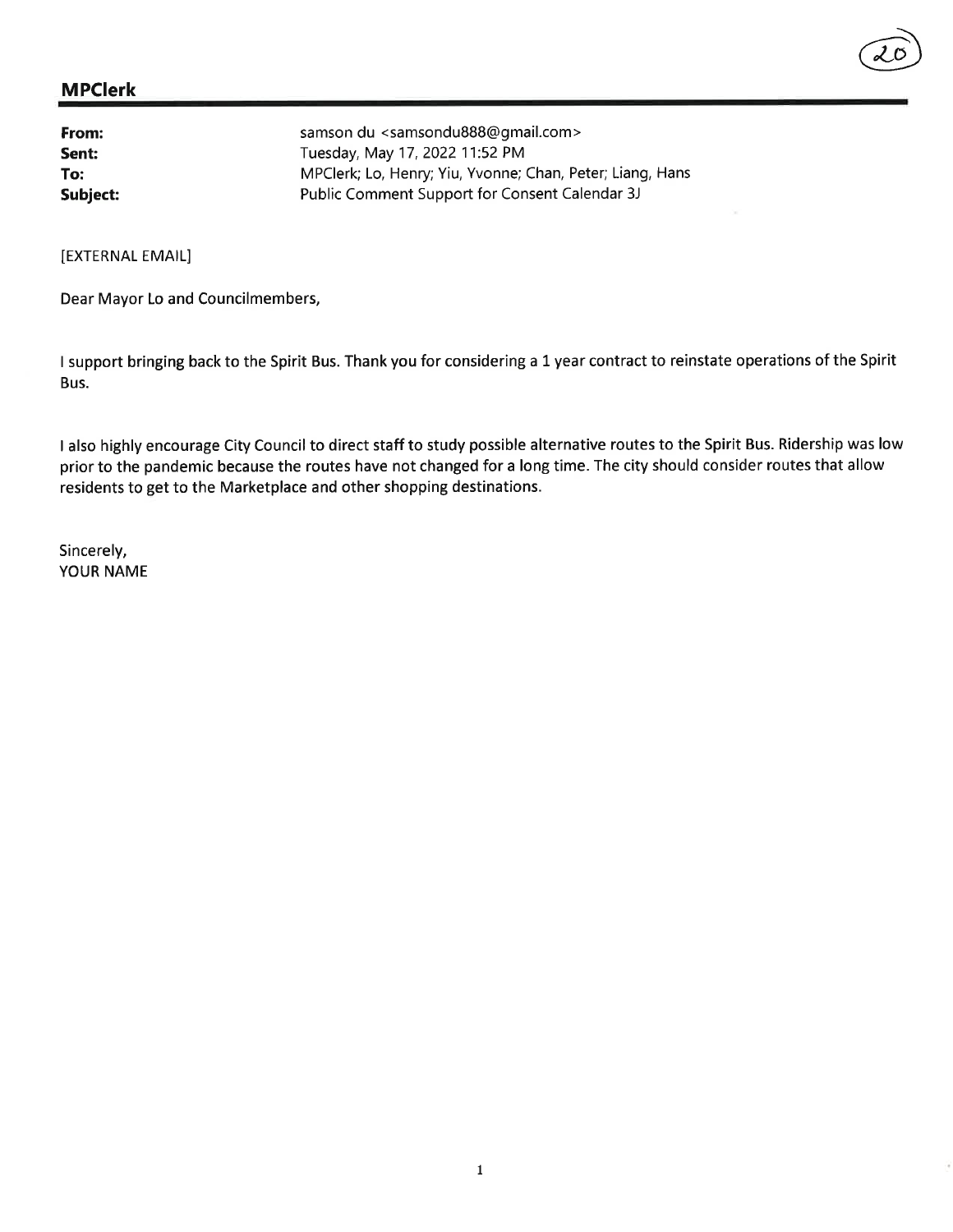| From:    | Monique Vazquez <moniqueyv13@gmail.com></moniqueyv13@gmail.com> |
|----------|-----------------------------------------------------------------|
| Sent:    | Tuesday, May 17, 2022 8:46 PM                                   |
| To:      | MPClerk; Lo, Henry; Yiu, Yvonne; Chan, Peter; Liang, Hans       |
| Subject: | Public Comment Support for Consent Calendar 3J                  |

[EXTERNAL EMAIL]

Dear Mayor Lo and Councilmembers,

<sup>I</sup>support bringing back to the Spirit Bus. Thank you for considering a 1 year contract to reinstate operations of the Spirit Bus.

<sup>I</sup>also highly encourage City Council to direct staff to study possible alternative routes to the Spirit Bus. Ridership was low prior to the pandemic because the routes have not changed for a long time. The city should consider routes that allow residents to get to the Marketplace and other shopping destinations.

Sincerely, Monique Vazquez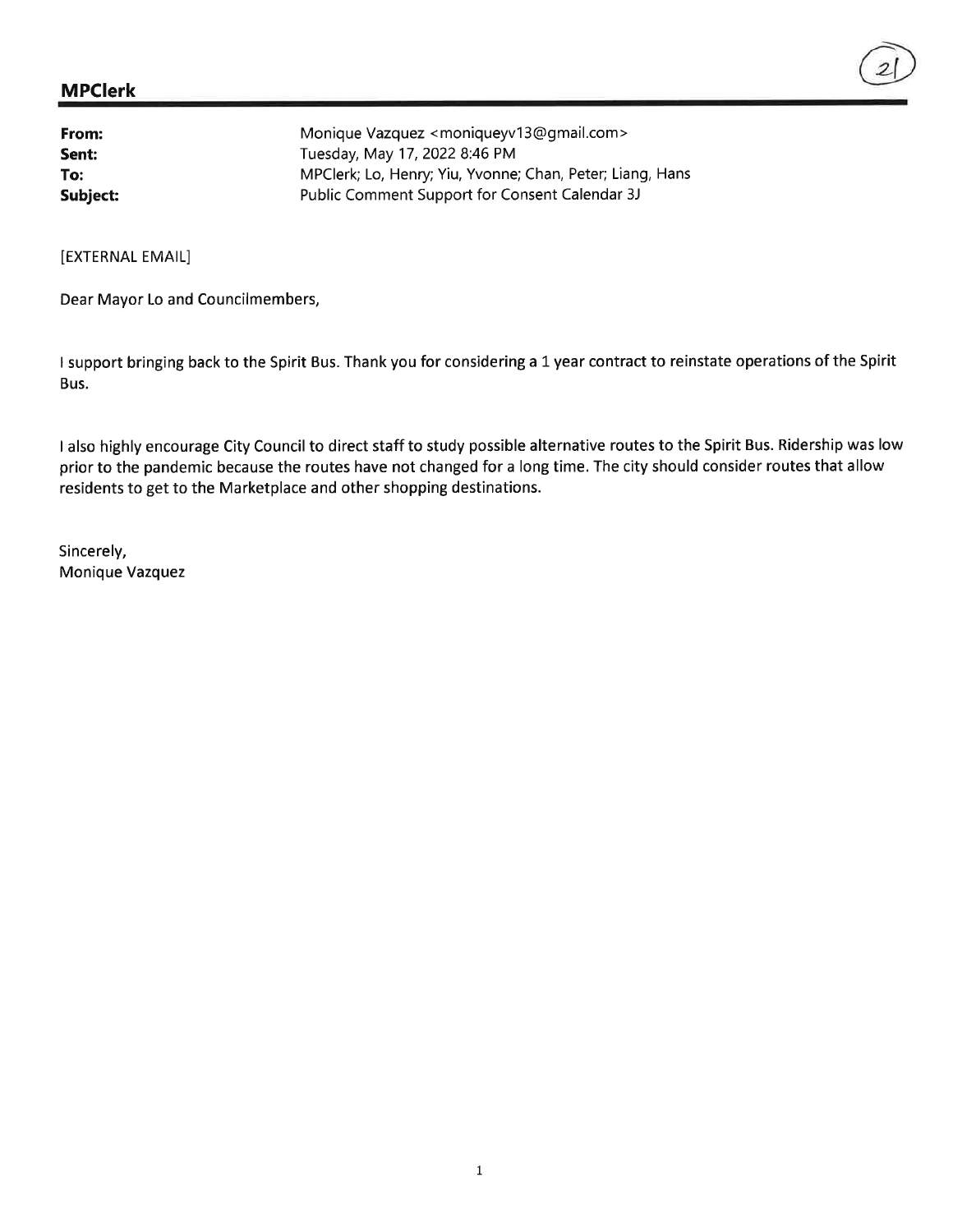| From:    | Amy Med <thoupeopleperson@gmail.com></thoupeopleperson@gmail.com> |
|----------|-------------------------------------------------------------------|
| Sent:    | Tuesday, May 17, 2022 11:41 PM                                    |
| To:      | MPClerk; Lo, Henry; Yiu, Yvonne; Chan, Peter; Liang, Hans         |
| Subject: | Public Comment Support for Consent Calendar 3J                    |

[EXTERNAL EMAIL]

Dear Mayor Lo and Councilmembers,

<sup>I</sup>support bringing back to the Spirit Bus. Thank you for considering a 1 year contract to reinstate operations of the Spirit Bus.

 $\circled{2}$ 

I also highly encourage City Council to direct staff to study possible alternative routes to the Spirit Bus. Ridership was low prior to the pandemic because the routes have not changed for a long time. The city should consider routes that allow residents to get to the Marketplace and other shopping destinations.

Sincerely, Arlean Medina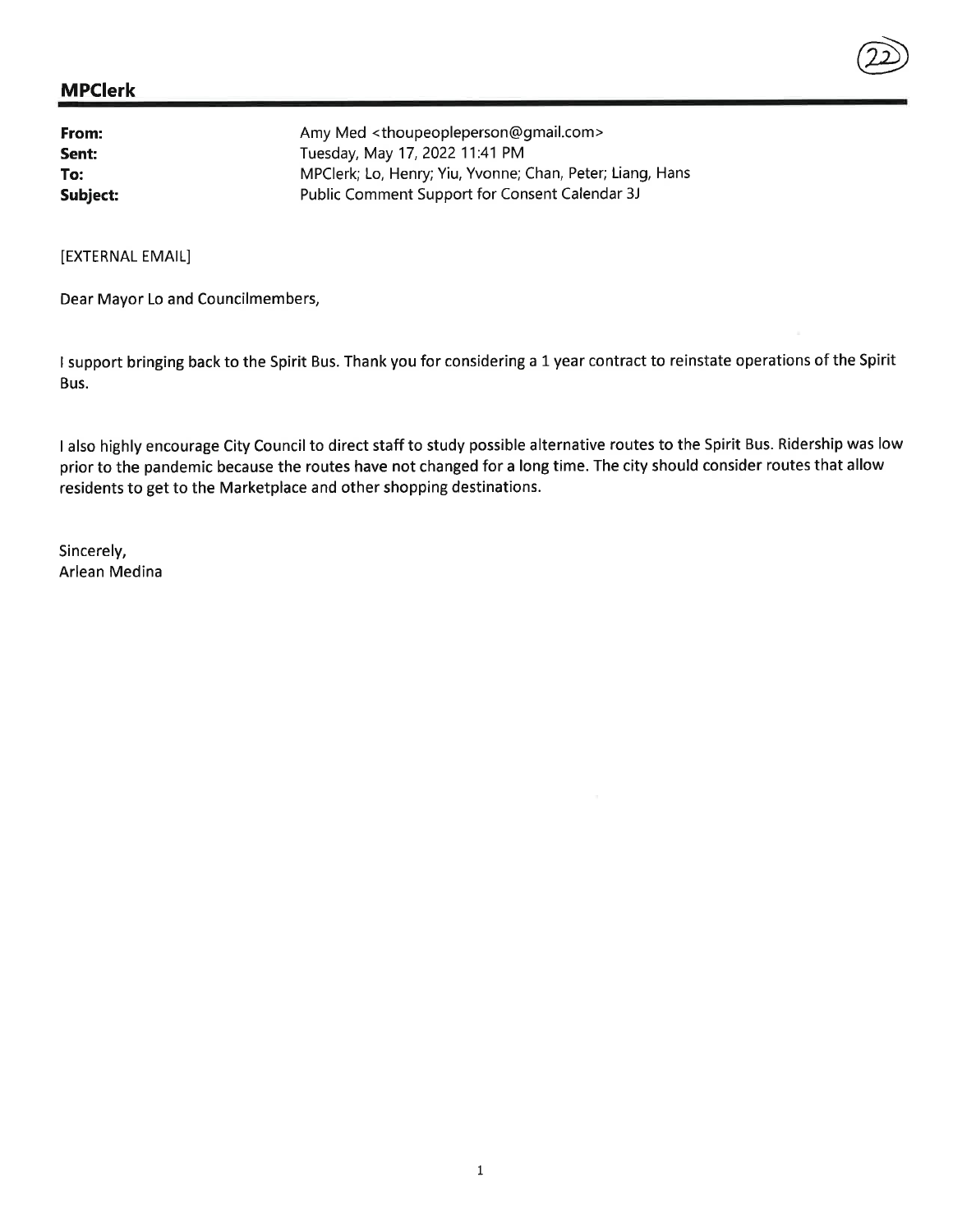| Grace Young <graceyoung1@gmail.com></graceyoung1@gmail.com> |
|-------------------------------------------------------------|
| Tuesday, May 17, 2022 11:07 PM                              |
| MPClerk; Lo, Henry; Yiu, Yvonne; Chan, Peter; Liang, Hans   |
| Public Comment Support for Consent Calendar 3J              |
|                                                             |

[EXTERNAL EMAIL]

Dear Mayor Lo and Councilmembers,

The spirit bus is great! Thank you for considering a 1 year contract to reinstate operations of the Spirit Bus.

I also highly encourage City Council to direct staff to study possible alternative routes to the Spirit Bus. Ridership was low prior to the pandemic because the routes have not changed for a long time. The city should consider routes that allow residents to get to the Marketplace and other shopping destinations.

Sincerely, Grace Young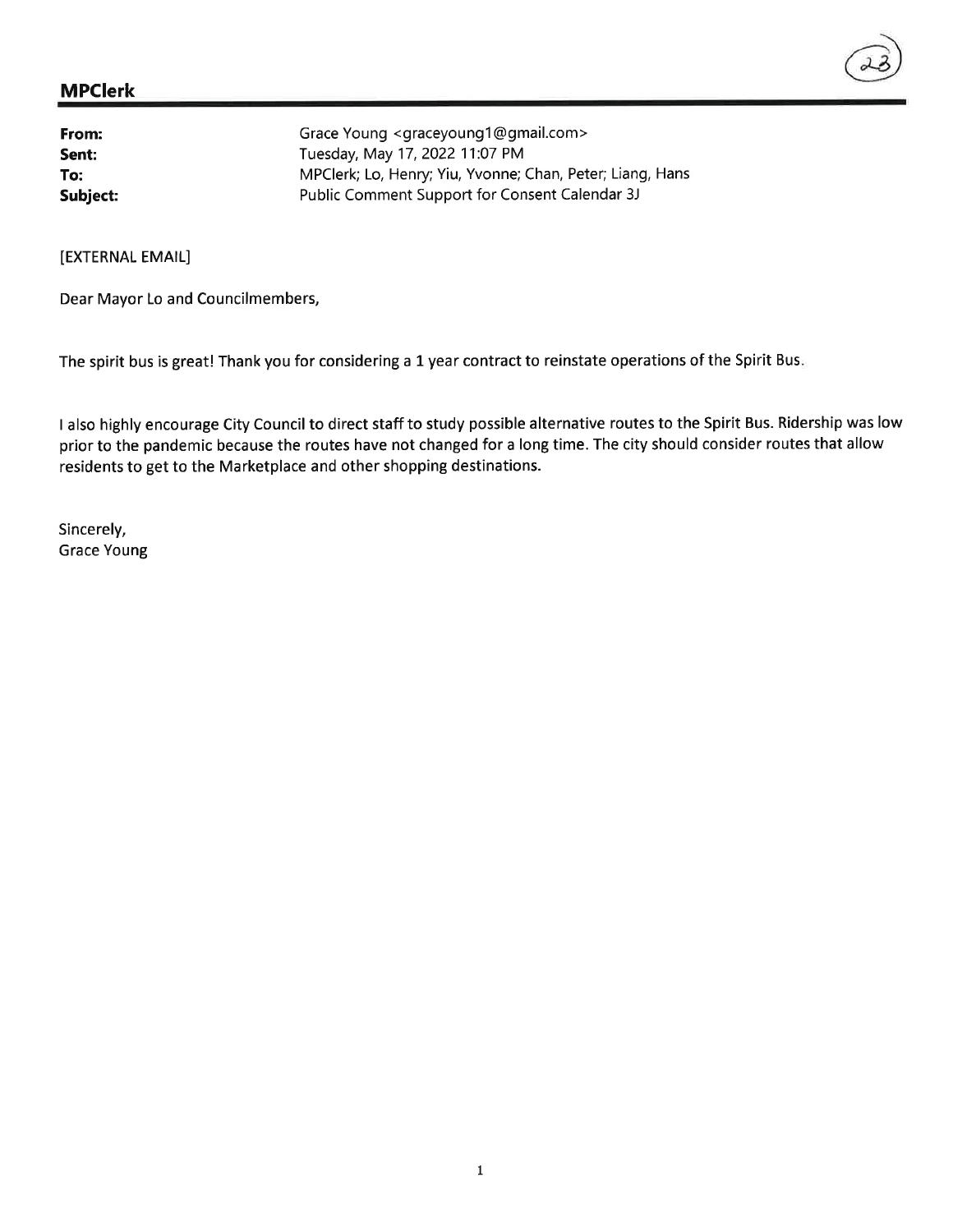| From:    | Christoper Gonzalez <chris33137@gmail.com></chris33137@gmail.com> |
|----------|-------------------------------------------------------------------|
| Sent:    | Tuesday, May 17, 2022 10:28 PM                                    |
| To:      | MPClerk; Lo, Henry; Yiu, Yvonne; Chan, Peter; Liang, Hans         |
| Subject: | Public Comment Support for Consent Calendar 3J                    |

[EXTERNAL EMAIL]

Dear Mayor Lo and Councilmembers,

<sup>I</sup>support bringing back to the Spirit Bus. Thank you for considering a 1 year contract to reinstate operations of the Spirit Bus

I also highly encourage City Council to direct staff to study possible alternative routes to the Spirit Bus. Ridership was low prior to the pandemic because the routes have not changed for a long time. The city should consider routes that allow residents to get to the Marketplace and other shopping destinations.

Sincerely, Christopher Gonzalez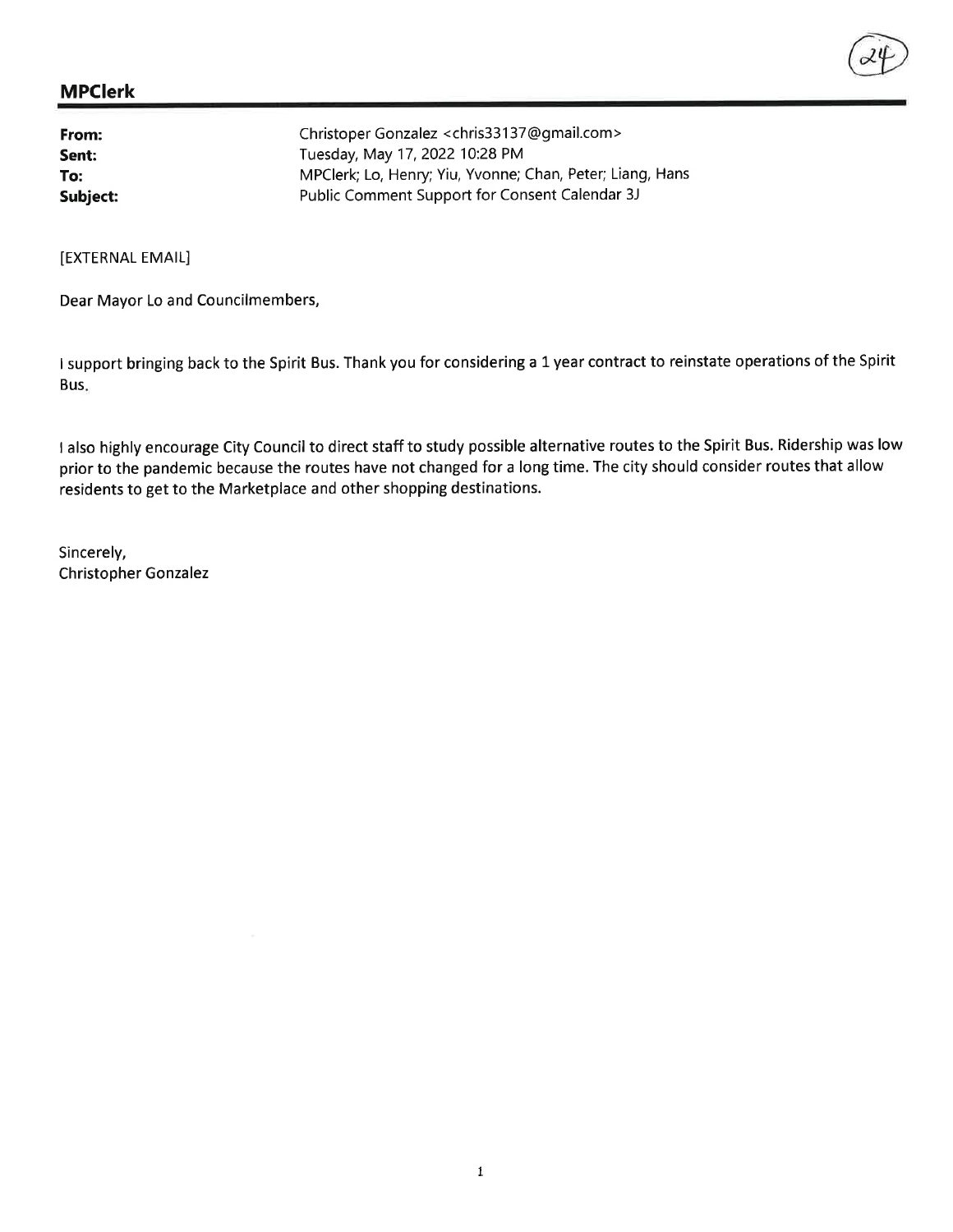#### MPclerk

| From:    | Gabby Wong <gabbywonggem@gmail.com></gabbywonggem@gmail.com> |
|----------|--------------------------------------------------------------|
| Sent:    | Tuesday, May 17, 2022 10:22 PM                               |
| To:      | MPClerk; Lo, Henry; Yiu, Yvonne; Chan, Peter; Liang, Hans    |
| Subject: | Public Comment Support for Consent Calendar 3J               |

[EXTERNAL EMAIL]

Dear Mayor Lo and Councilmembers,

<sup>I</sup>sincerely support bringing back to the Spirit Bus. Thank you so much for considering a 1 year contract to reinstate operations of the Spirit Bus.

 $(25)$ 

The Spirit Bus is a cornerstone of our community and essential to helping citizens of Monterey Park.

<sup>I</sup>also highly encourage City Council to direct staff to study possible alternative routes to the Spirit Bus. Ridership was low prior to the pandemic because the routes have not changed for a long time. The city should consider routes that allow residents to get to the Marketplace and other shopping destinations.

Sincerely, Lex Wong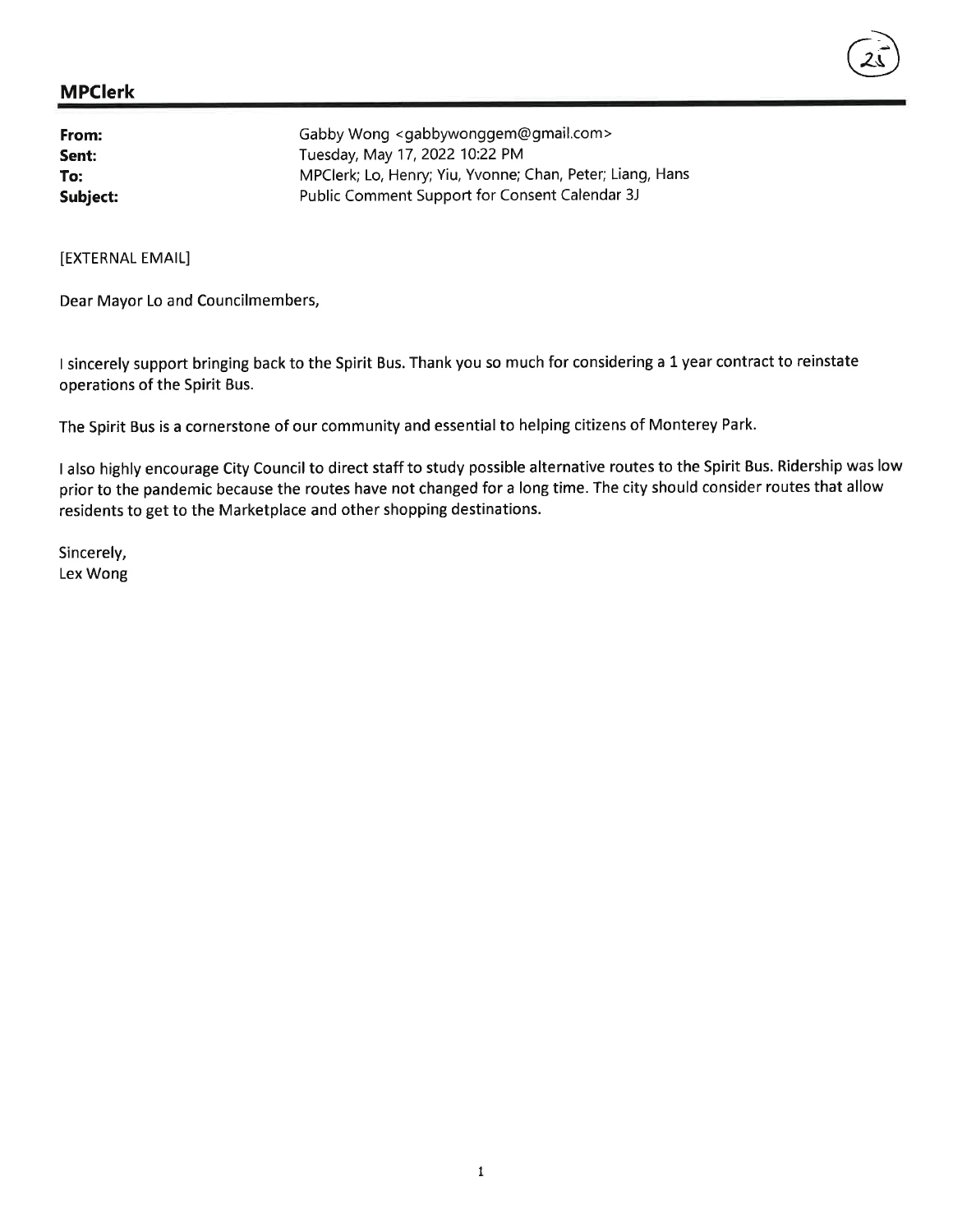| From:    | Amanda Jimenez <amandamj91@gmail.com></amandamj91@gmail.com> |
|----------|--------------------------------------------------------------|
| Sent:    | Tuesday, May 17, 2022 10:04 PM                               |
| To:      | MPClerk; Lo, Henry; Yiu, Yvonne; Chan, Peter; Liang, Hans    |
| Subject: | Public Comment Support for Consent Calendar 3J               |

[EXTERNAL EMAIL]

Dear Mayor Lo and Councilmembers,

<sup>I</sup>support bringing back to the Spirit Bus. Thank you for considering a 1 year contract to reinstate operations of the Spirit Bus.

<sup>I</sup>also highly encourage City Council to direct staff to study possible alternative routes to the Spirit Bus. Ridership was low prior to the pandemic because the routes have not changed for a long time. The city should consider routes that allow residents to get to the Marketplace and other shopping destinations.

Sincerely, Amanda Jimenez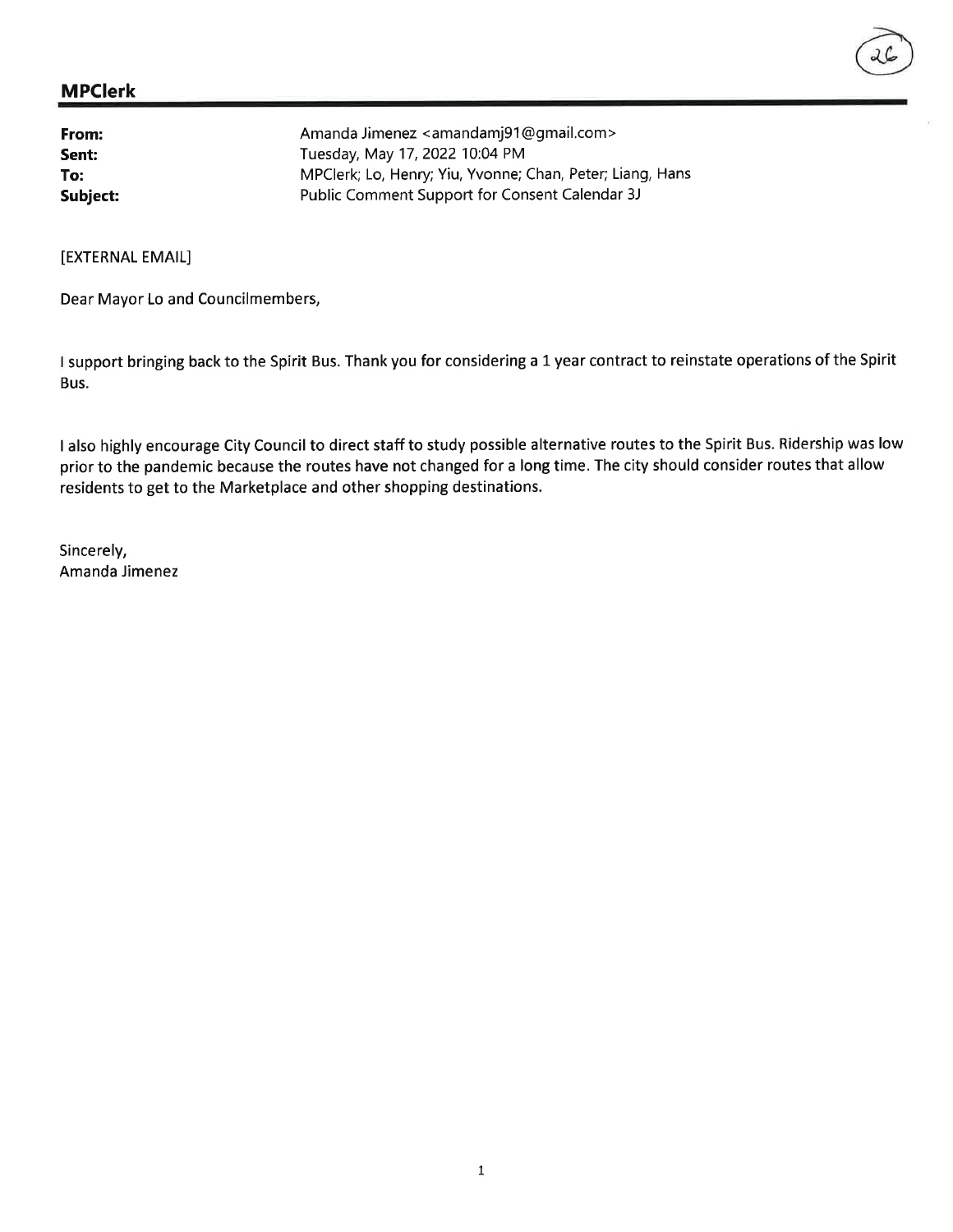| From:    | Abby <aabbyg22@gmail.com></aabbyg22@gmail.com>            |
|----------|-----------------------------------------------------------|
| Sent:    | Tuesday, May 17, 2022 10:00 PM                            |
| To:      | Liang, Hans; Lo, Henry; MPClerk; Chan, Peter; Yiu, Yvonne |
| Subject: | Public Comment Support for Consent Calendar 3J            |

[EXTERNAL EMAIL]

Dear Mayor Lo and Councilmembers,

<sup>I</sup>support bringing back to the Spirit Bus. Thank you for considering a 1 year contract to reinstate operations of the Spirit Bus.

@

I also highly encourage City Council to direct staff to study possible alternative routes to the Spirit Bus. Ridership was low prior to the pandemic because the routes have not changed for a long time. The city should consider routes that allow residents to get to the Marketplace and other shopping destinations.

Sincerely, Abby Gong :)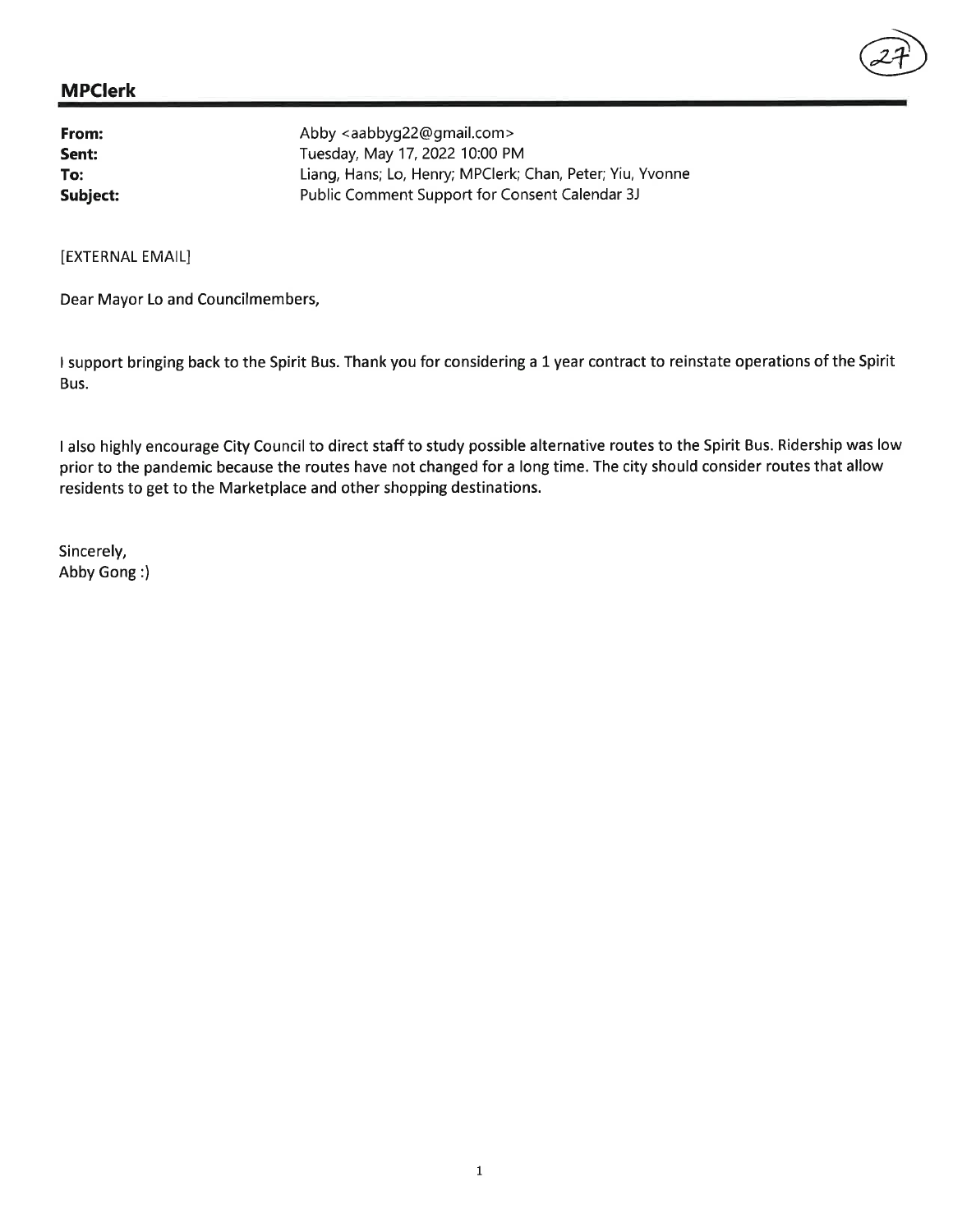| From:    | asia truong <asiatruongxd@gmail.com></asiatruongxd@gmail.com> |
|----------|---------------------------------------------------------------|
| Sent:    | Tuesday, May 17, 2022 9:34 PM                                 |
| To:      | MPClerk; Lo, Henry; Yiu, Yvonne; Chan, Peter; Liang, Hans     |
| Subject: | Public Comment Support for Consent Calendar 3J                |

[EXTERNAL EMAIL]

Dear Mayor Lo and Councilmembers,

I support bringing back to the Spirit Bus. Thank you for considering a 1 year contract to reinstate operations of the Spirit Bus.

<sup>I</sup>also highly encourage City Council to direct staff to study possible alternative routes to the Spirit Bus. Ridership was low prior to the pandemic because the routes have not changed for a long time. The city should consider routes that allow residents to get to the Marketplace and other shopping destinations.

Sincerely, Asia Truong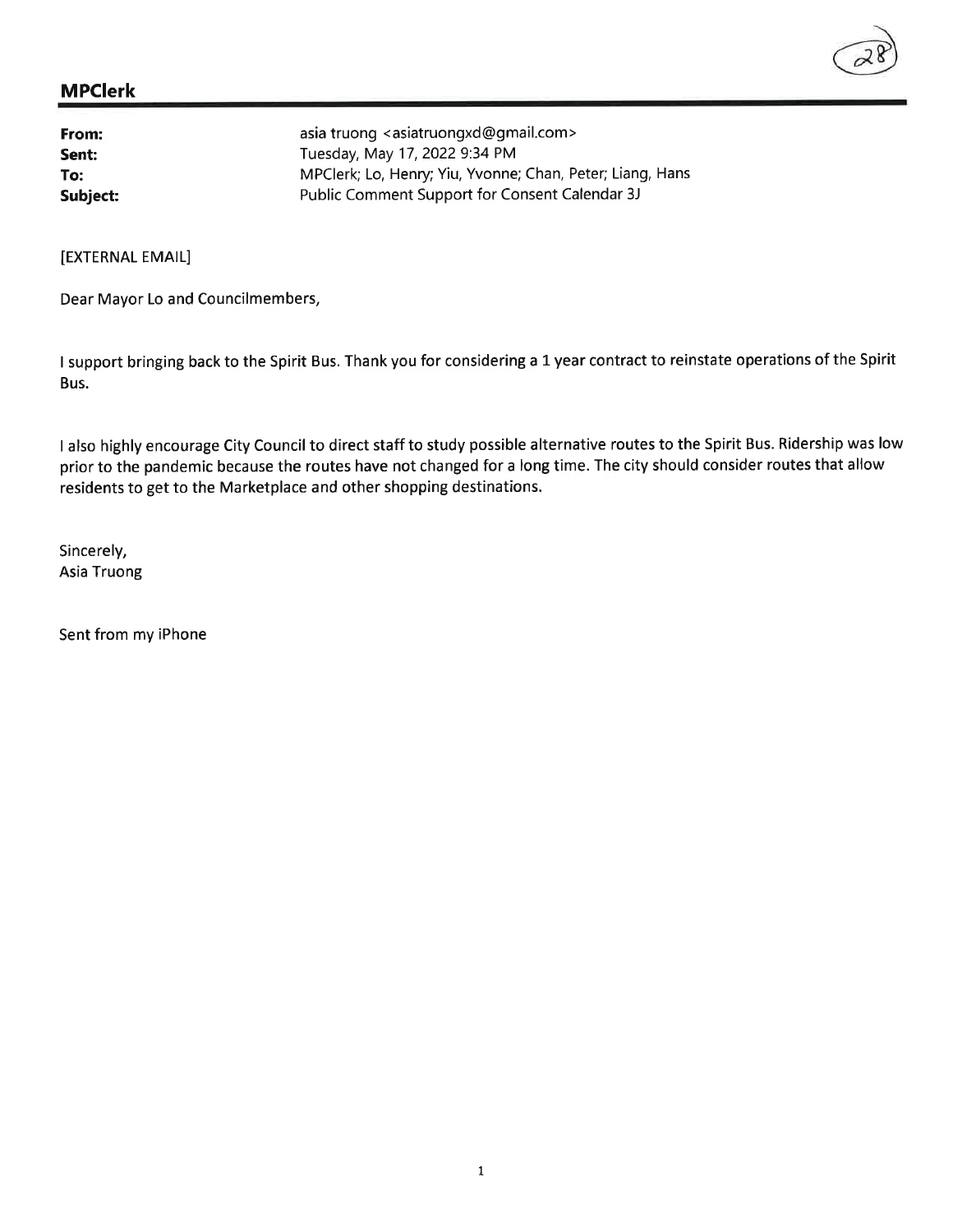| From:    | Sophia Kinoshita <skinoshita2005@gmail.com></skinoshita2005@gmail.com> |
|----------|------------------------------------------------------------------------|
| Sent:    | Tuesday, May 17, 2022 8:44 PM                                          |
| To:      | MPClerk; Lo, Henry; Yiu, Yvonne; Chan, Peter; Liang, Hans              |
| Subject: | Public Comment Support for Consent Calendar 3J                         |

[EXTERNAL EMAIL]

Dear Mayor Lo and Councilmembers,

<sup>I</sup>support bringing back to the Spirit Bus. Thank you for considering a L year contract to reinstate operations of the Spirit Bus.

I also highly encourage City Council to direct staff to study possible alternative routes to the Spirit Bus. Ridership was low prior to the pandemic because the routes have not changed for a long time. The city should consider routes that allow residents to get to the Marketplace and other shopping destinations.

Sincerely, Sophia Kinoshita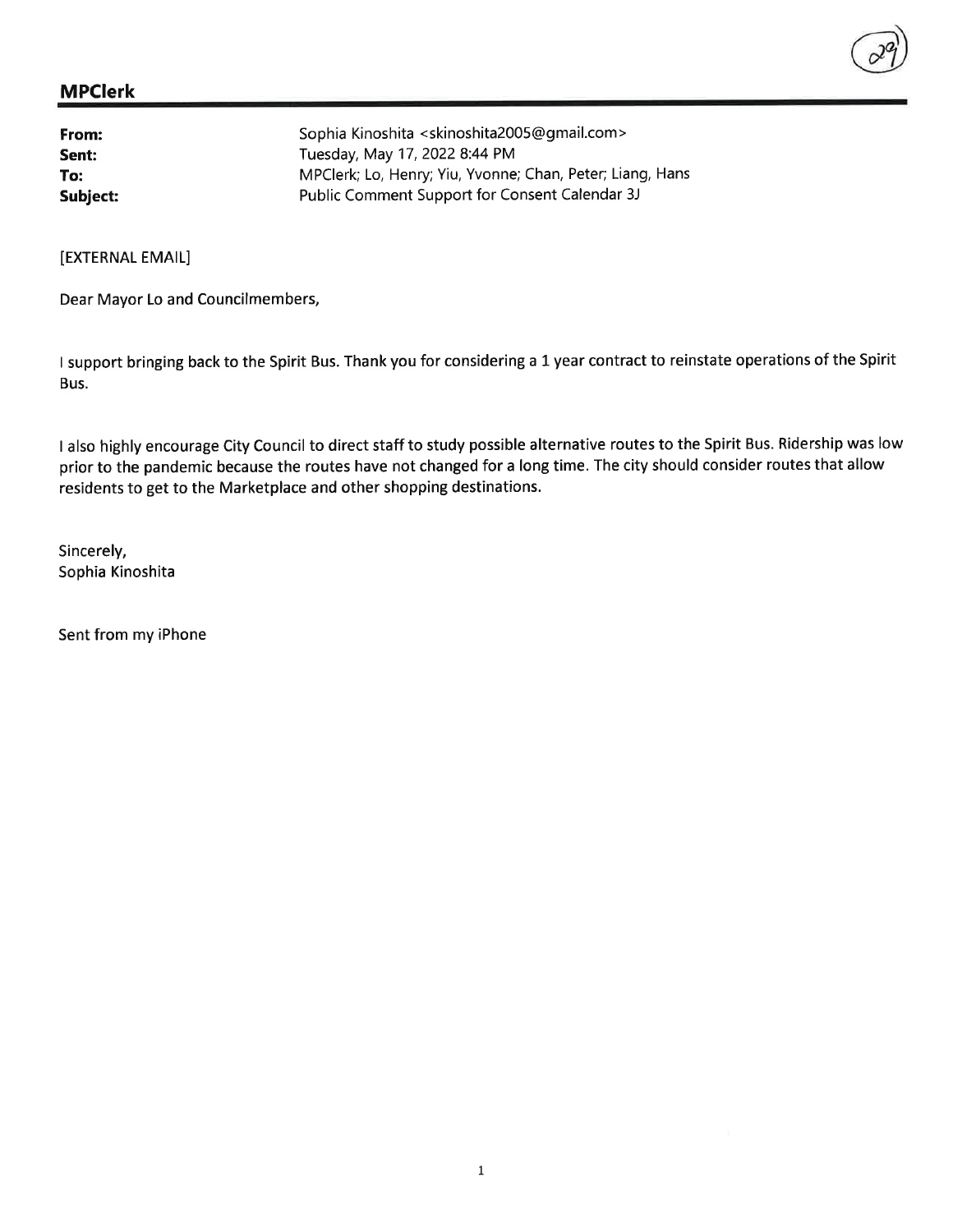| From:    | Jaeson Martir <jaesonmartir07@gmail.com></jaesonmartir07@gmail.com> |
|----------|---------------------------------------------------------------------|
| Sent:    | Tuesday, May 17, 2022 8:19 PM                                       |
| To:      | MPClerk; Lo, Henry; Yiu, Yvonne; Chan, Peter; Liang, Hans           |
| Subject: | Public Comment Support for Consent Calendar 3J                      |

[EXTERNAL EMAIL]

Dear Mayor Lo and Councilmembers,

<sup>I</sup>support bringing back to the Spirit Bus. Thank you for considering a 1 year contract to reinstate operations of the Spirit Bus

<sup>I</sup>also highly encourage City Council to direct staff to study possible alternative routes to the Spirit Bus. Ridership was low prior to the pandemic because the routes have not changed for a long time. The city should consider routes that allow residents to get to the Marketplace and other shopping destinations.

Sincerely, Jaeson Alexander Martir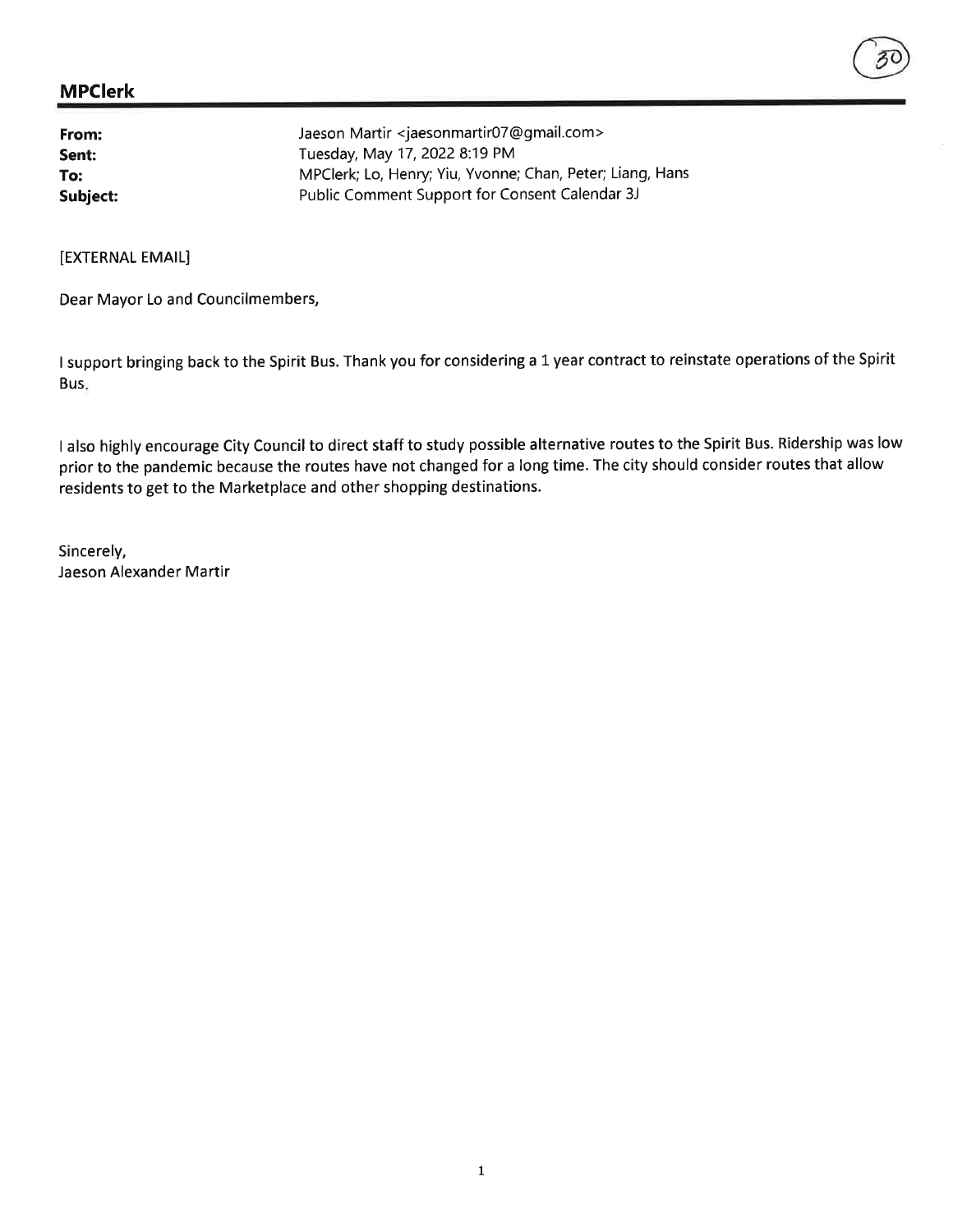| From:    | Izel Melchor <imel051305@gmail.com></imel051305@gmail.com> |
|----------|------------------------------------------------------------|
| Sent:    | Tuesday, May 17, 2022 8:02 PM                              |
| To:      | MPClerk; Lo, Henry; Yiu, Yvonne; Chan, Peter; Liang, Hans  |
| Subject: | Public Comment Support for Consent Calendar 3J             |

[EXTERNAL EMAIL]

Dear Mayor Lo and Councilmembers,

<sup>I</sup>support bringing back to the Spirit Bus. Thank you for considering a 1 year contract to reinstate operations of the Spirit Bus

a)

<sup>I</sup>also highly encourage City Council to direct staff to study possible alternative routes to the Spirit Bus. Ridership was low prior to the pandemic because the routes have not changed for a long time. The city should consider routes that allow residents to get to the Marketplace and other shopping destinations.

Sincerely, lzel Melchor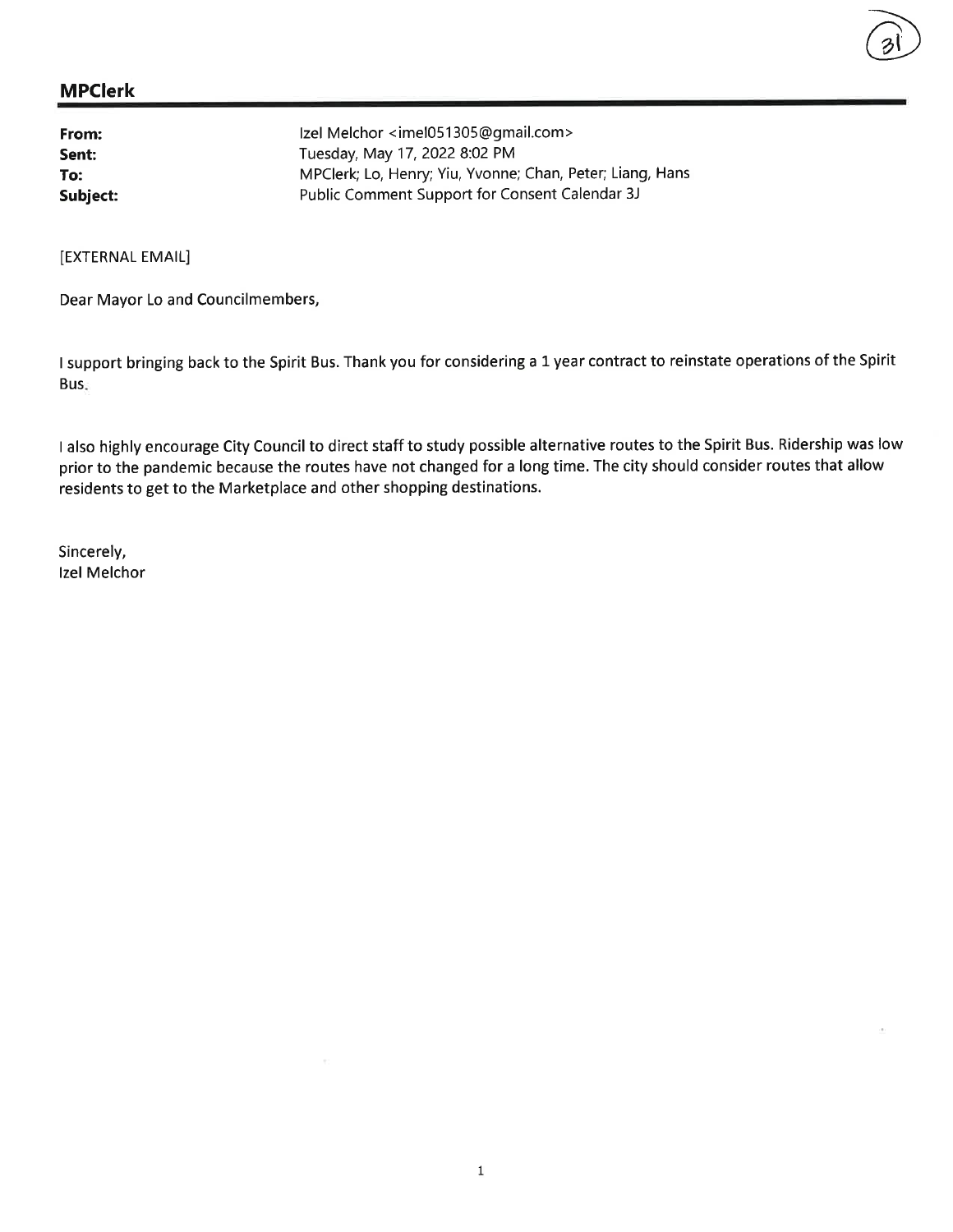| From:    | kav826677@gmail.com                                       |
|----------|-----------------------------------------------------------|
| Sent:    | Tuesday, May 17, 2022 7:57 PM                             |
| To:      | MPClerk; Lo, Henry; Yiu, Yvonne; Chan, Peter; Liang, Hans |
| Subject: | Public Comment Support for Consent Calendar 3J            |

[EXTERNAL EMAIL]

Dear Mayor Lo and Councilmembers,

<sup>I</sup>support bringing back to the Spirit Bus. Thank you for considering a 1 year contract to reinstate operations of the Spirit Bus.

 $\circled{2}$ 

<sup>I</sup>also highly encourage City Council to direct staff to study possible alternative routes to the Spirit Bus. Ridership was low prior to the pandemic because the routes have not changed for a long time. The city should consider routes that allow residents to get to the Marketplace and other shopping destinations.

Sincerely, YOUR NAME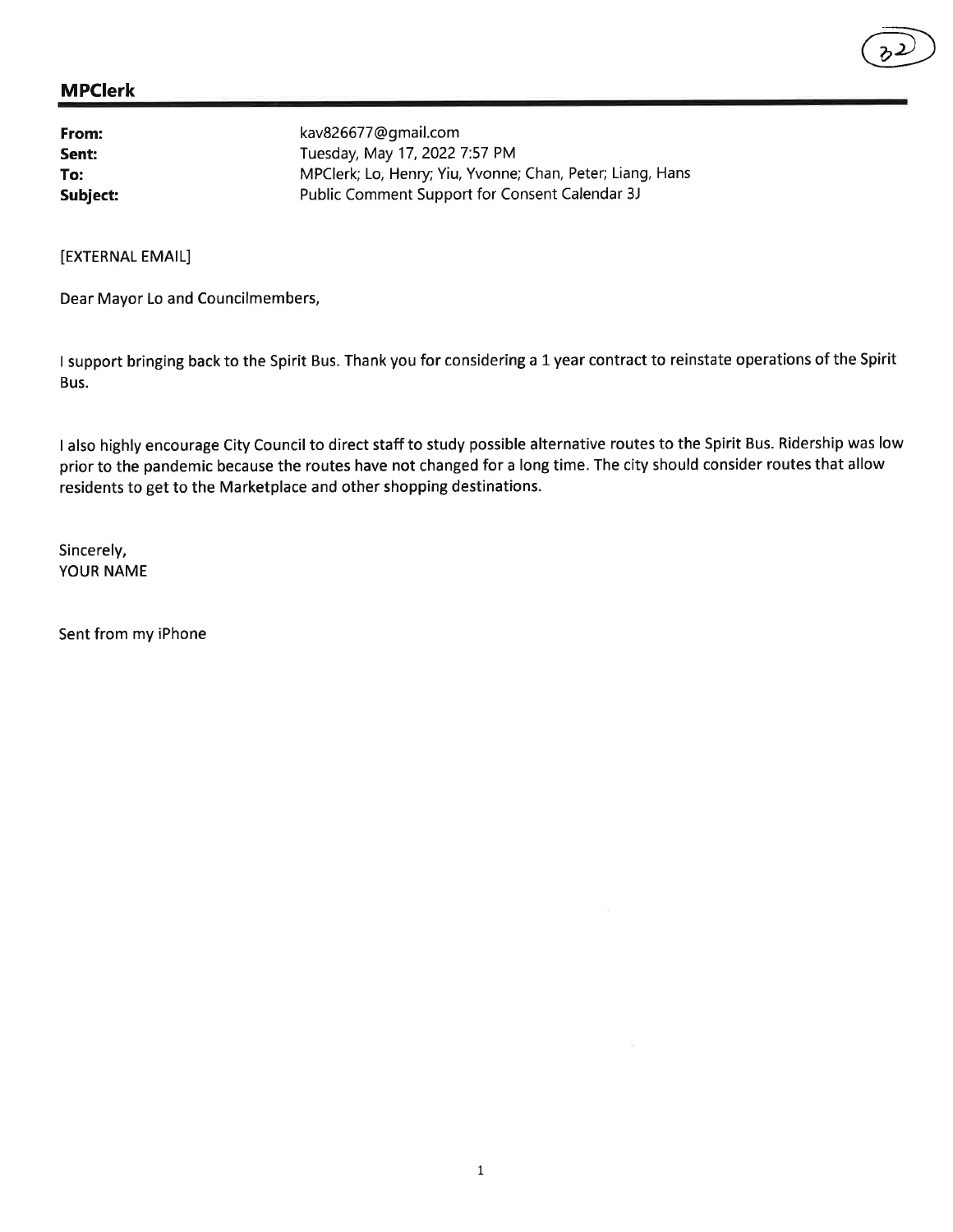| From:    | samantha.rios2458@gmail.com                               |
|----------|-----------------------------------------------------------|
| Sent:    | Tuesday, May 17, 2022 7:35 PM                             |
| To:      | MPClerk; Lo, Henry; Yiu, Yvonne; Chan, Peter; Liang, Hans |
| Subject: | Public Comment Support for Consent Calendar 3J            |

[EXTERNAL EMAIL]

Dear Mayor Lo and Councilmembers,

<sup>I</sup>support bringing back to the Spirit Bus. Thank you for considering a 1 year contract to reinstate operations of the Spirit Bus.

<sup>I</sup>also highly encourage City Council to direct staff to study possible alternative routes to the Spirit Bus. Ridership was low prior to the pandemic because the routes have not changed for a long time. The city should consider routes that allow residents to get to the Marketplace and other shopping destinations.

Sincerely, Samantha Rios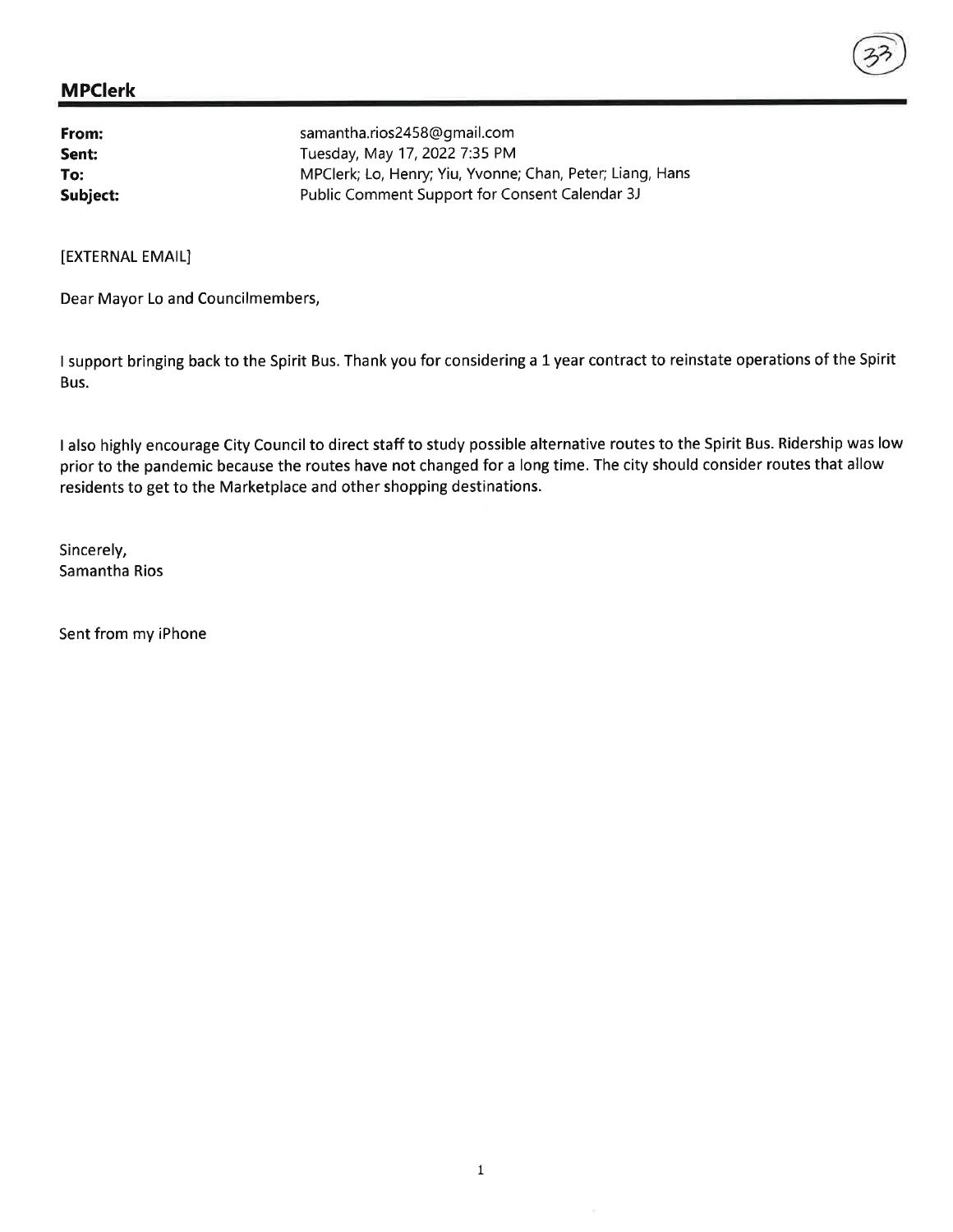

From: Sent: To: Andy < barvhart@gmail.com > Tuesday, May 17,20227:27 PM MPClerk; Lo, Henry; Yiu, Yvonne; Chan, Peter; Liang, Hans Subject: Public Comment Support for Consent Calendar 3J

[EXTERNAL EMAIL]

Dear Mayor Lo and Councilmembers,

<sup>I</sup>support bringing back to the Spirit Bus. Thank you for considering a L year contract to reinstate operations of the Spirit Bus.

I also highly encourage City Council to direct staff to study possible alternative routes to the Spirit Bus. Ridership was low prior to the pandemic because the routes have not changed for a long time. The city should consider routes that allow residents to get to the Marketplace and other shopping destinations.

Sincerely, Andy Fung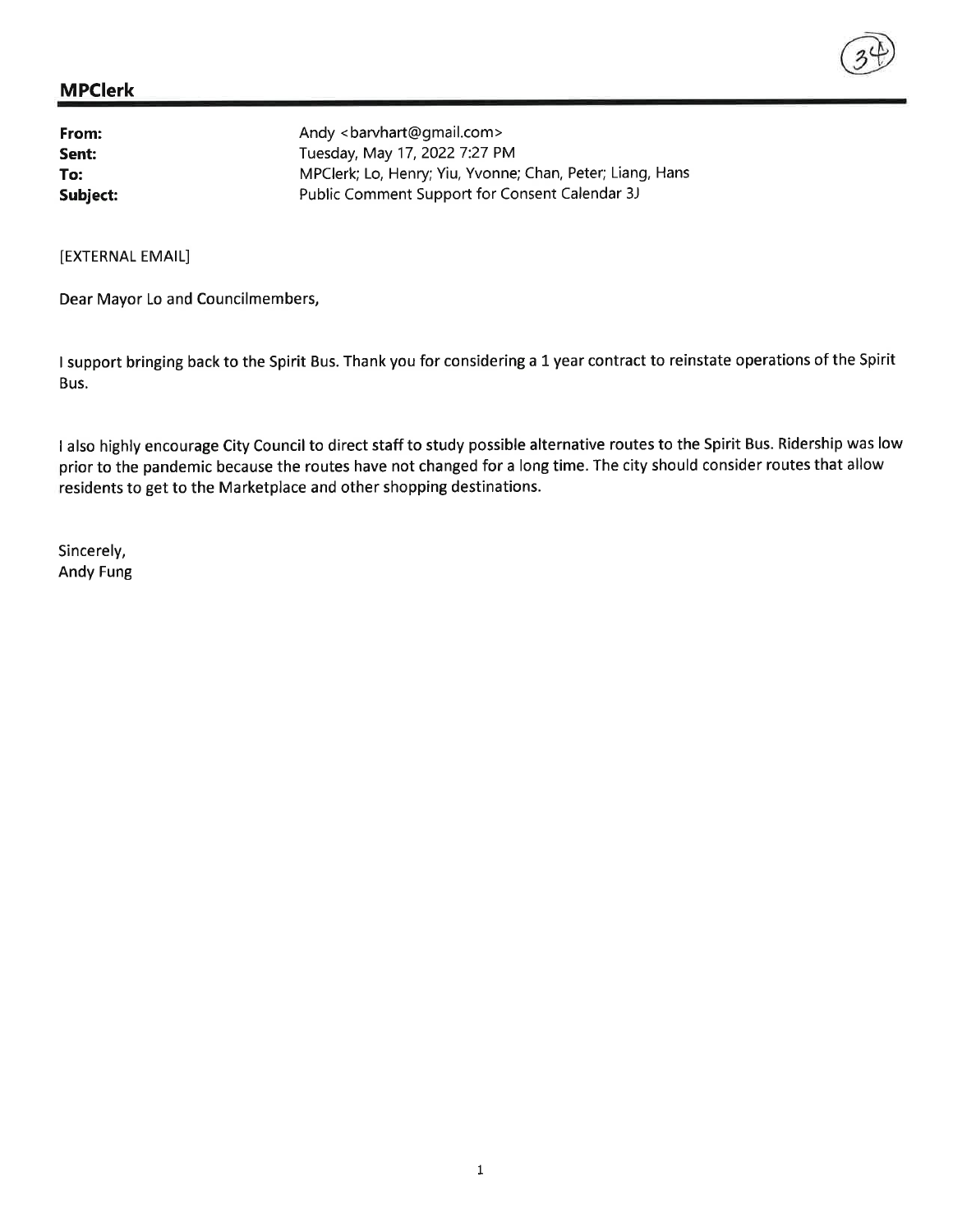| From:    | Jimena Romano <jimena_r@icloud.com></jimena_r@icloud.com> |
|----------|-----------------------------------------------------------|
| Sent:    | Tuesday, May 17, 2022 7:21 PM                             |
| To:      | MPClerk; Lo, Henry; Yiu, Yvonne; Chan, Peter; Liang, Hans |
| Subject: | Public Comment Support for Consent Calendar 3J            |

[EXTERNAL EMAIL]

Dear Mayor Lo and Councilmembers,

<sup>I</sup>support bringing back to the Spirit Bus. Thank you for considering a L year contract to reinstate operations of the Spirit Bus

<sup>I</sup>also highly encourage City Council to direct staff to study possible alternative routes to the Spirit Bus. Ridership was low prior to the pandemic because the routes have not changed for a long time. The city should consider routes that allow residents to get to the Marketplace and other shopping destinations.

Sincerely, Jimena Romano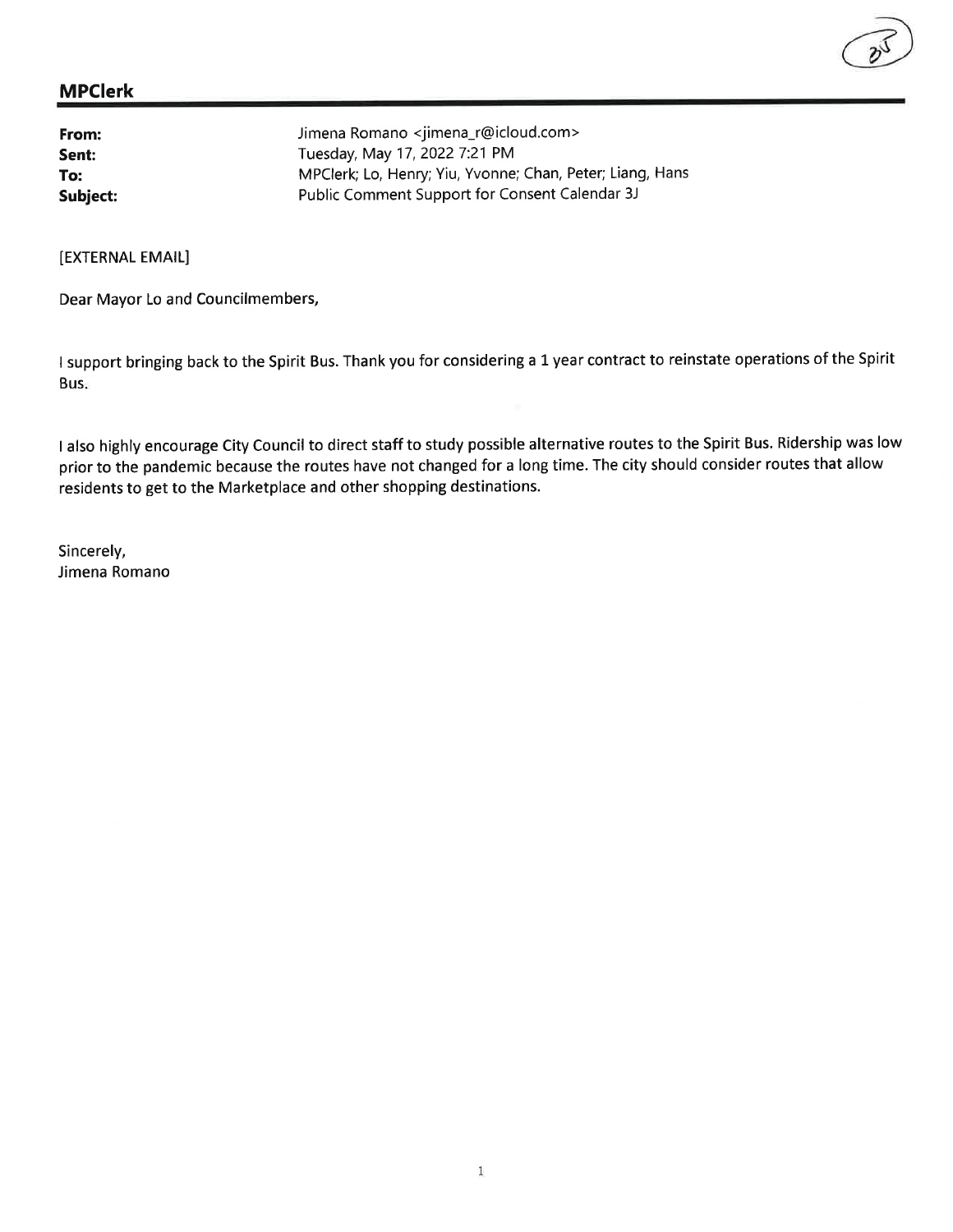| From:    | Citlalli Juarez <citlallijuarez13@yahoo.com></citlallijuarez13@yahoo.com> |
|----------|---------------------------------------------------------------------------|
| Sent:    | Tuesday, May 17, 2022 7:07 PM                                             |
| To:      | MPClerk; Lo, Henry; Yiu, Yvonne; Chan, Peter; Liang, Hans                 |
| Subject: | Public Comment Support for Consent Calendar 3J                            |

[EXTERNAL EMAIL]

Dear Mayor Lo and Councilmembers,

<sup>I</sup>support bringing back to the Spirit Bus. As a native to Monterey Park, during my time in elementary and high school <sup>I</sup> counted on the spirit bus as my main form of transportation. Thank you for considering a 1 year contract to reinstate operations of the Spirit Bus.

<sup>I</sup>also highly encourage City Council to direct staff to study possible alternative routes to the Spirit Bus. Ridership was low prior to the pandemic because the routes have not changed for a long time. The city should consider routes that allow residents to get to the Marketplace and other shopping destinations.

Sincerely, Citlalli Juarez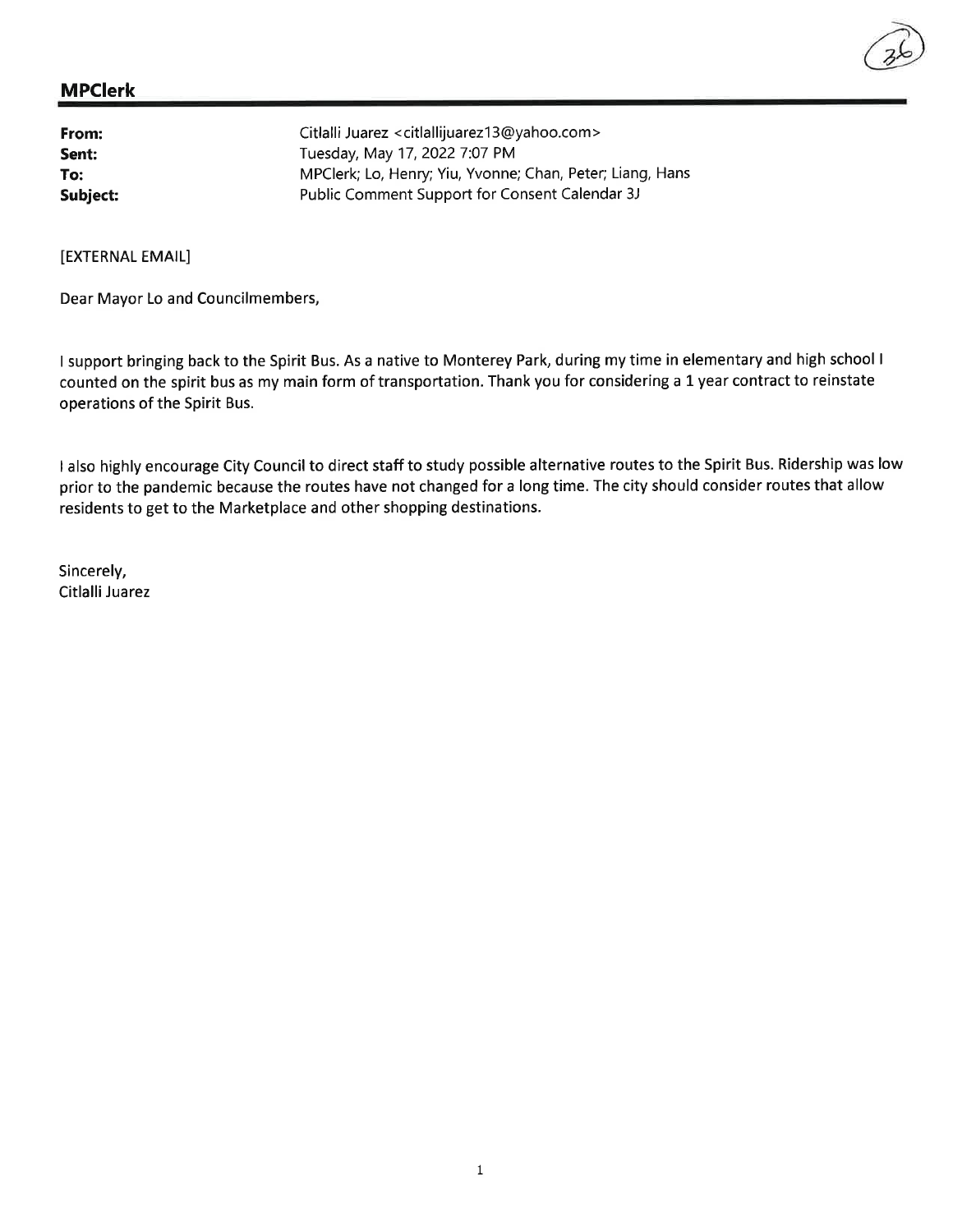| From:    | Ace Jackson <meitran17@gmail.com></meitran17@gmail.com>   |
|----------|-----------------------------------------------------------|
| Sent:    | Tuesday, May 17, 2022 6:53 PM                             |
| To:      | MPClerk; Lo, Henry; Yiu, Yvonne; Chan, Peter; Liang, Hans |
| Subject: | Public Comment Support for Consent Calendar 3J            |

[EXTERNAL EMAIL]

Dear Mayor Lo and Councilmembers,

I think it is crucial for the Spirit Bus to return. It is wonderful news that there will be a 1 year contract to reinstate operations of the Spirit Bus, but I highly suggest that possible alternative routes be considered as well. Ridership was low prior to the pandemic because the routes have not changed for a long time. The city should consider routes that allow residents to get to the Marketplace and other shopping destinations.

37)

Best, Meily Tran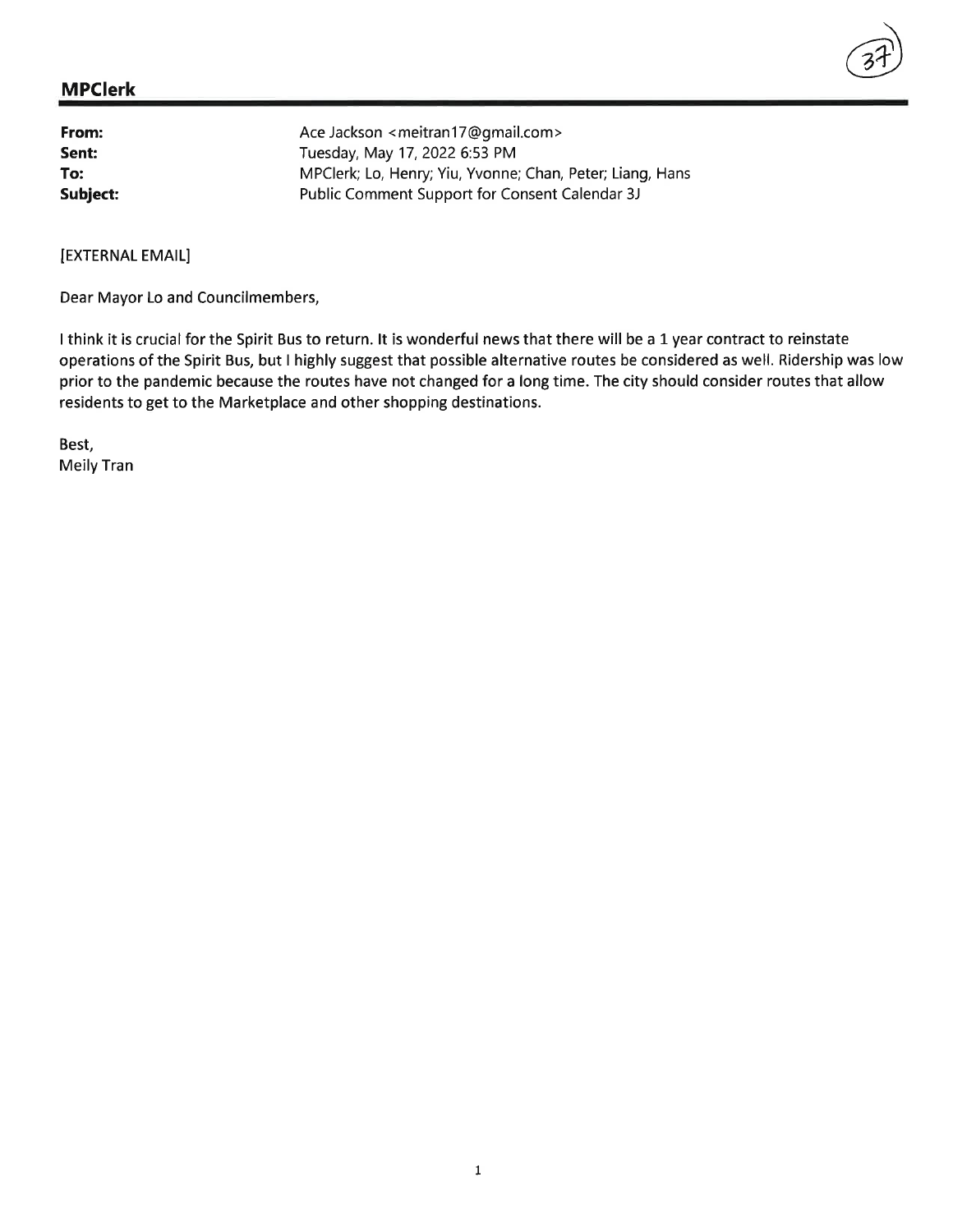| From:    | littlemisscutie567@qmail.com                              |
|----------|-----------------------------------------------------------|
| Sent:    | Tuesday, May 17, 2022 6:52 PM                             |
| To:      | MPClerk; Lo, Henry; Yiu, Yvonne; Chan, Peter; Liang, Hans |
| Subject: | Public Comment Support for Consent Calendar 3J            |

[EXTERNAL EMAIL]

Dear Mayor Lo and Councilmembers,

<sup>I</sup>support bringing back to the Spirit Bus. Thank you for considering a 1 year contract to reinstate operations of the Spirit Bus.

I also highly encourage City Council to direct staff to study possible alternative routes to the Spirit Bus. Ridership was low prior to the pandemic because the routes have not changed for a long time. The city should consider routes that allow residents to get to the Marketplace and other shopping destinations.

Sincerely, Carina Tan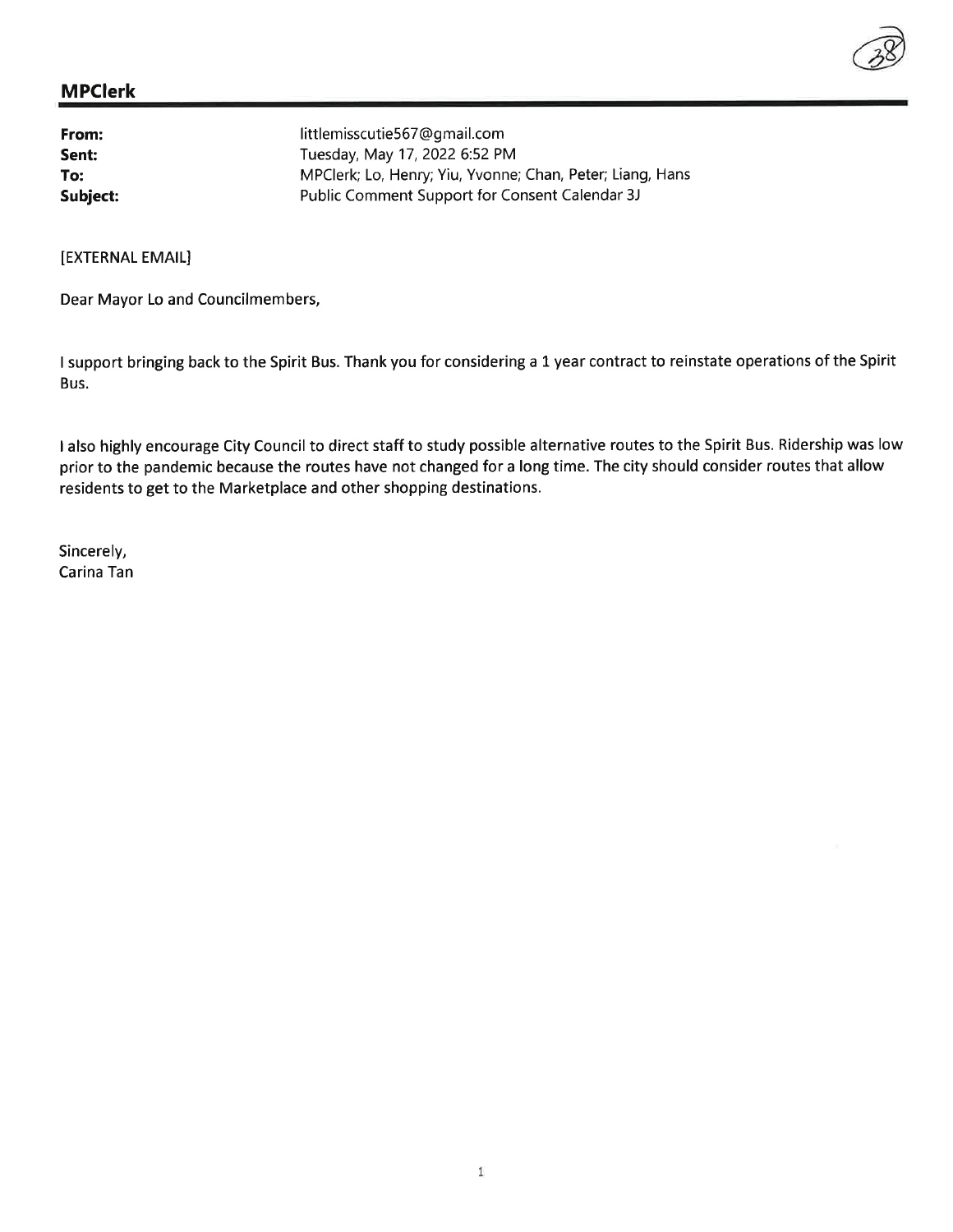| From:    | Alex Esparza <itboiidk@icloud.com></itboiidk@icloud.com>  |
|----------|-----------------------------------------------------------|
| Sent:    | Tuesday, May 17, 2022 6:52 PM                             |
| To:      | MPClerk; Lo, Henry; Yiu, Yvonne; Chan, Peter; Liang, Hans |
| Subject: | Public Comment Support for Consent Calendar 3J            |

[EXTERNAL EMAIL]

Dear Mayor Lo and Councilmembers,

<BR> <BR> <BR>l support bringing back to the Spirit Bus. Thank you for considering a L year contract to reinstate operations of the Spirit Bus. <BR> <BR> <BR>l also highly encourage City Council to direct staff to study possible alternative routes to the Spirit Bus. Ridership was low prior to the pandemic because the routes have not changed for <sup>a</sup> long time. The city should consider routes that allow residents to get to the Marketplace and other shopping destinations.

Sincerely, YOUR MOM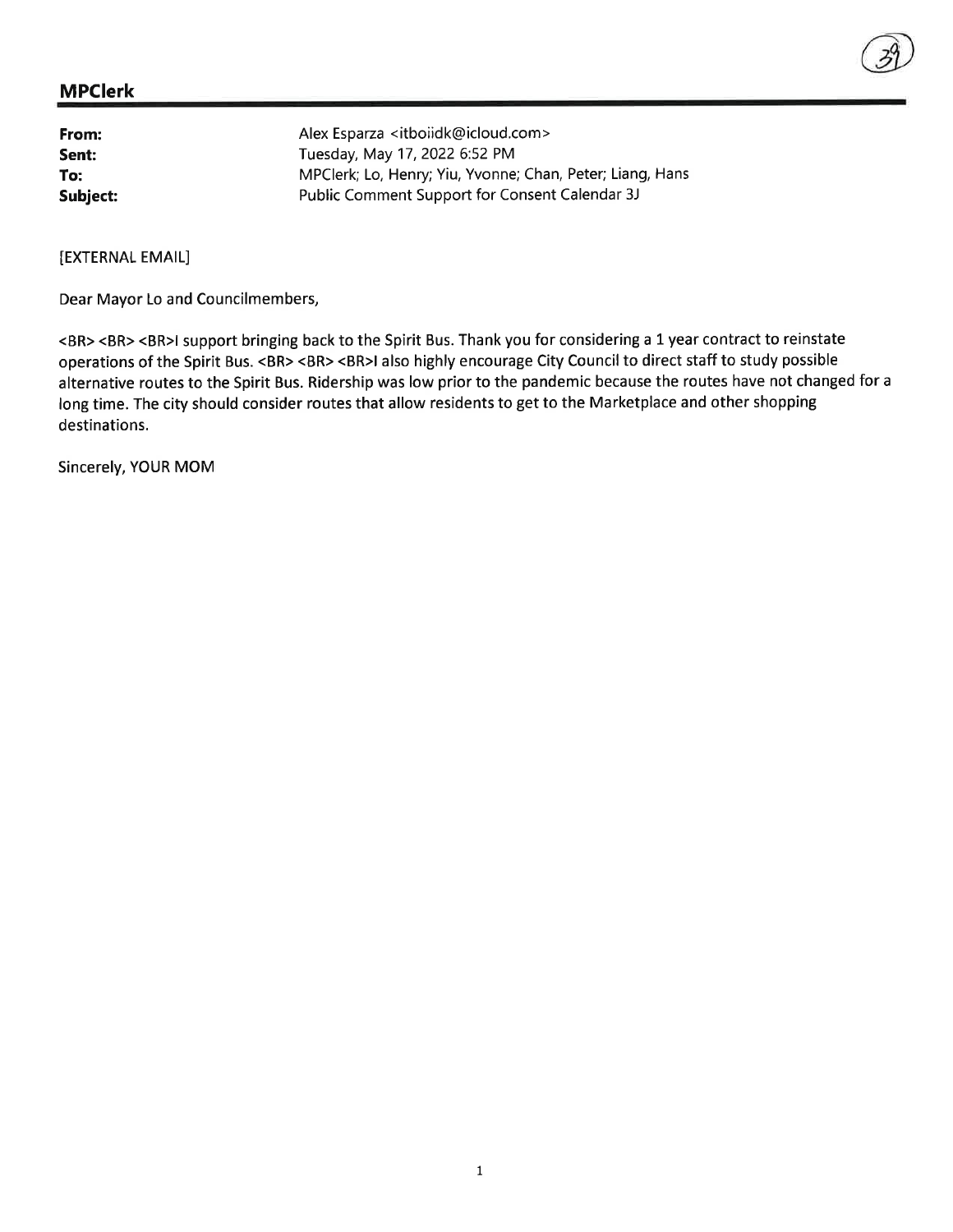| From:    | Angela Lin <angela.shih.lin@gmail.com></angela.shih.lin@gmail.com> |
|----------|--------------------------------------------------------------------|
| Sent:    | Tuesday, May 17, 2022 6:19 PM                                      |
| To:      | MPClerk; Lo, Henry; Yiu, Yvonne; Chan, Peter; Liang, Hans          |
| Subject: | Public Comment Support for Consent Calendar 3J                     |

[EXTERNAL EMAIL]

Dear Mayor Lo and Councilmembers,

I support bringing back to the Spirit Bus. Thank you for considering a 1 year contract to reinstate operations of the Spirit Bus.

I used to ride the Spirit Bus every week after school in high school to go home or to the library after extra curricular activities at Mark Keppel. lt was an essential way for me to get around without a car.

<sup>I</sup>also highly encourage City Council to direct staff to study possible alternative routes to the Spirit Bus. Ridership was low prior to the pandemic because the routes have not changed for a long time. The city should consider routes that allow residents to get to the Marketplace and other shopping destinations.

Sincerely, Angela Lin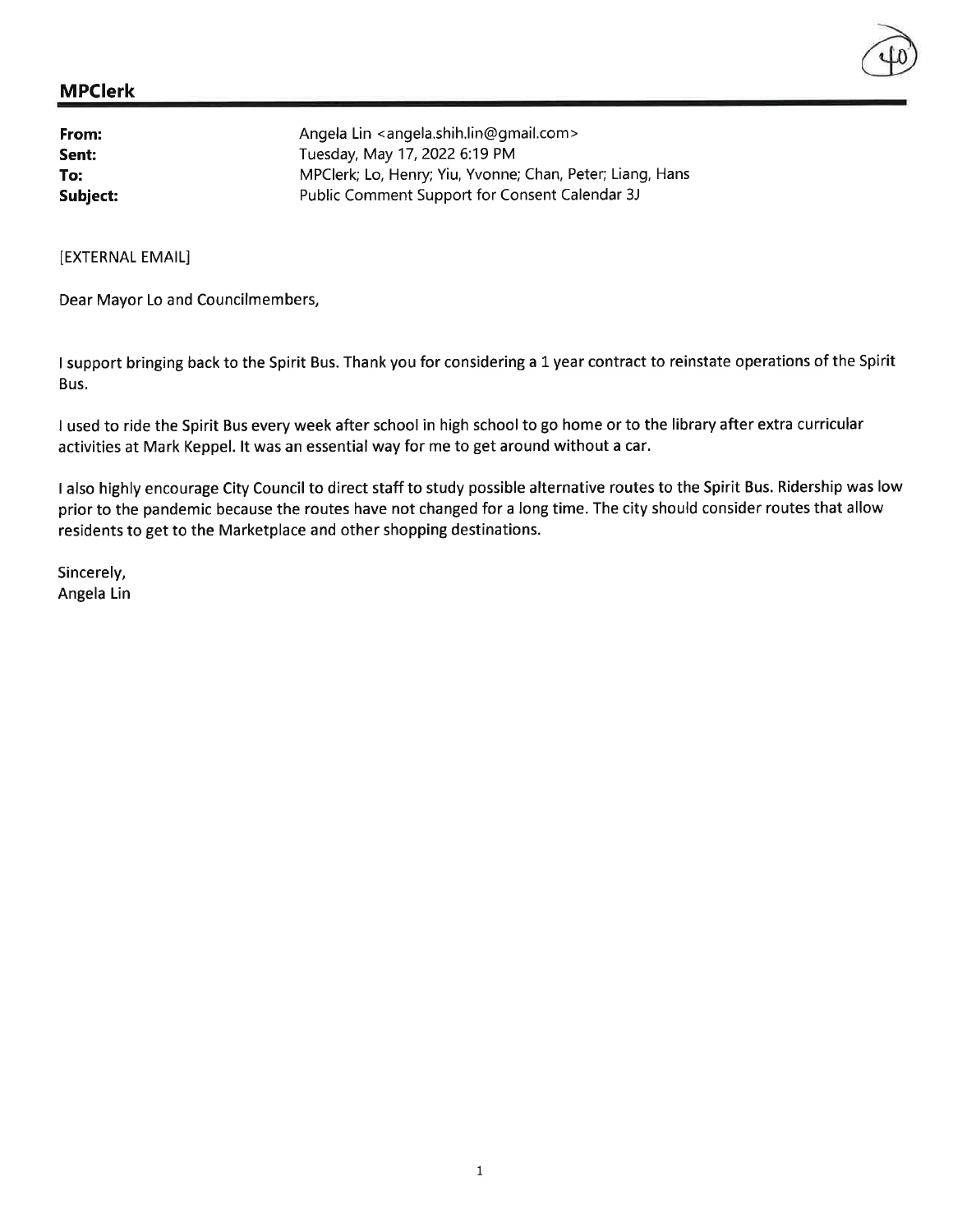| From:    | Amber Cardenas <ambscar26@gmail.com></ambscar26@gmail.com> |
|----------|------------------------------------------------------------|
| Sent:    | Tuesday, May 17, 2022 5:58 PM                              |
| To:      | MPClerk; Lo, Henry; Yiu, Yvonne; Chan, Peter; Liang, Hans  |
| Subject: | Public Comment Support for Consent Calendar 3J             |

[EXTERNAL EMAIL]

Dear Mayor Lo and Councilmembers,

I support bringing back to the Spirit Bus. Thank you for considering a 1 year contract to reinstate operations of the Spirit Bus.

 $\circled{4}$ 

<sup>I</sup>also highly encourage City Council to direct staff to study possible alternative routes to the Spirit Bus. Ridership was low prior to the pandemic because the routes have not changed for a long time. The city should consider routes that allow residents to get to the Marketplace and other shopping destinations.

Sincerely, Amber Cardenas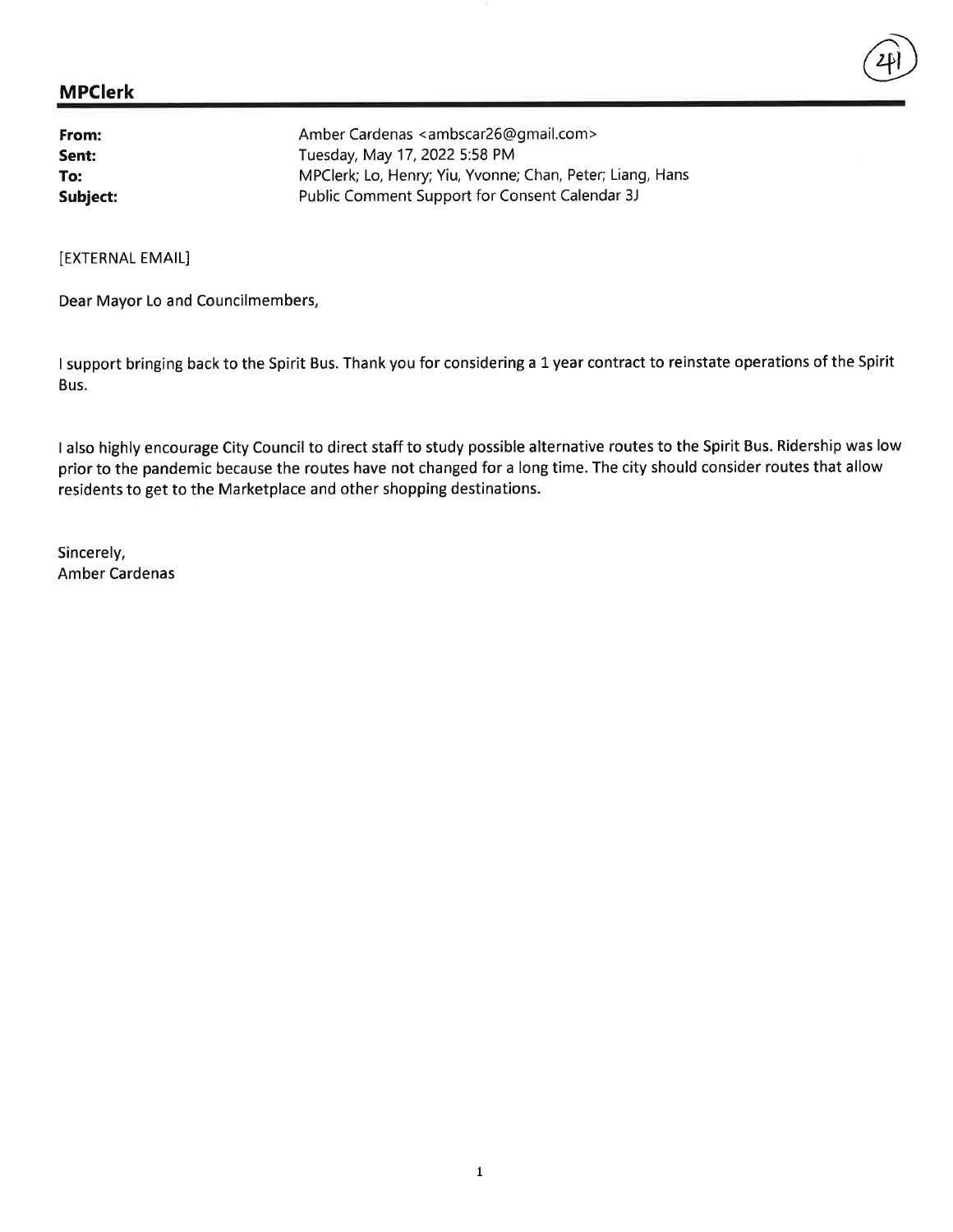# MPClerk  $\overline{(42)}$

| From:    | Ami Lloyd<br><br>sketballami510@outlook.com>              |
|----------|-----------------------------------------------------------|
| Sent:    | Wednesday, May 18, 2022 8:47 AM                           |
| To:      | MPClerk; Lo, Henry; Yiu, Yvonne; Chan, Peter; Liang, Hans |
| Subject: | Public Comment Support for Consent Calendar 3J            |

[EXTERNAL EMAIL]

Dear Mayor Lo and Councilmembers,

<sup>I</sup>support bringing back to the Spirit Bus. Thank you for considering a 1 year contract to reinstate operations of the Spirit Bus.

I also highly encourage City Council to direct staff to study possible alternative routes to the Spirit Bus. Ridership was low prior to the pandemic because the routes have not changed for a long time. The city should consider routes that allow residents to get to the Marketplace and other shopping destinations.

Sincerely, Ami Lloyd (Monterey Park student/resident)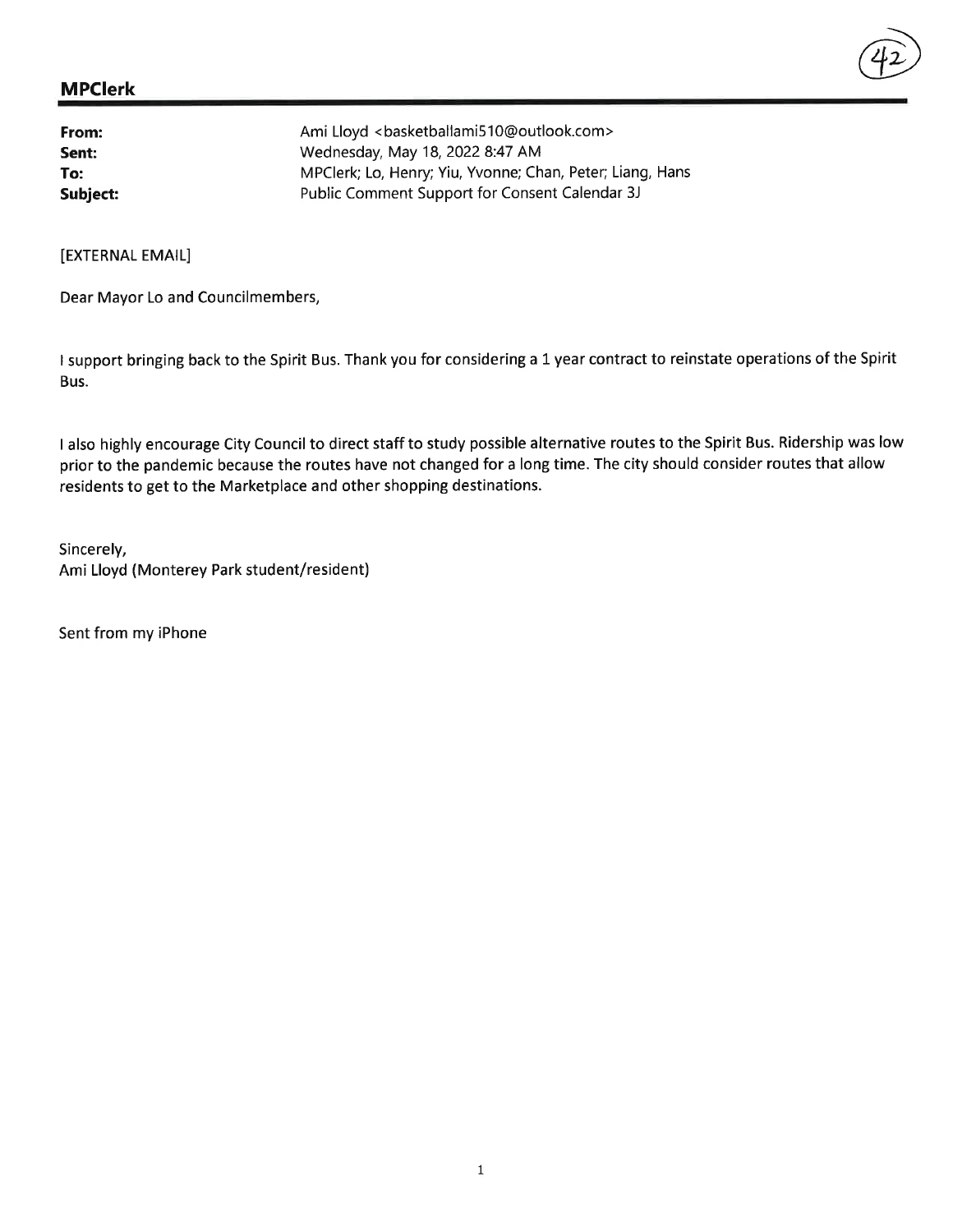| From:    | Paula Litt <plitt.litt@gmail.com></plitt.litt@gmail.com>  |
|----------|-----------------------------------------------------------|
| Sent:    | Wednesday, May 18, 2022 10:18 AM                          |
| To:      | MPClerk; Lo, Henry; Yiu, Yvonne; Chan, Peter; Liang, Hans |
| Subject: | Public Comment Support for Consent Calendar 3J            |

[EXTERNAL EMAIL]

Dear Mayor Lo and Councilmembers,

I support bringing back to the Spirit Bus. Thank you for considering a L year contract to reinstate operations of the Spirit Bus.

+3

I also highly encourage City Council to direct staff to study possible alternative routes to the Spirit Bus. Ridership was low prior to the pandemic because the routes have not changed for a long time. The city should consider routes that allow residents to get to the Marketplace and other shopping destinations.

Sincerely, YOUR NAME Sent from Mail for Windows